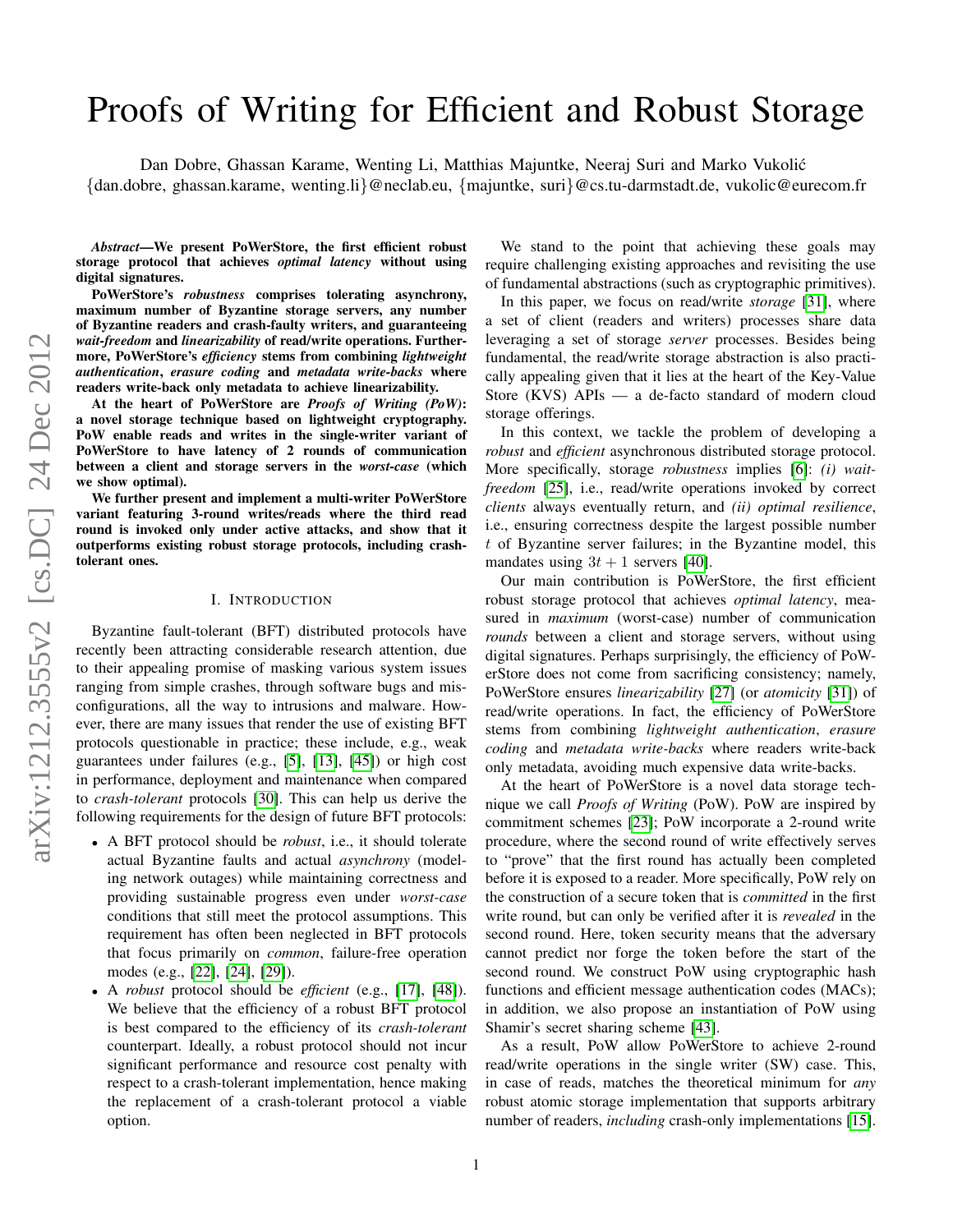Notably, PoWerStore is the first robust BFT storage protocol to achieve the 2-round latency of reading without using digital signatures. On the other hand, we prove the 2-round write inherent, by showing a 2-round write lower bound for any robust BFT storage that features metadata write-backs using less than  $4t + 1$  storage servers.

In addition, PoWerStore employs *erasure coding* at the client side to offload the storage servers and to reduce the amount of data transferred over the network. Besides being the first robust BFT storage protocol to feature metadata writebacks, PoWerStore is also the first robust BFT storage protocol to tolerate an unbounded number of Byzantine readers [\[34\]](#page-11-17) and unbounded number of writers' crash-faults.

Finally, while our SW variant of PoWerStore demonstrates the utility of PoW, for practical applications we propose a multi-writer (MW) variant of PoWerStore (referred to as M-PoWerStore). M-PoWerStore features 3-round writes and reads, where the third read round is invoked only under active attacks. M-PoWerStore also resists attacks specific to multiwriter setting that exhaust the timestamp domain [\[7\]](#page-11-18). We evaluate M-PoWerStore and demonstrate its superiority even with respect to existing crash-tolerant robust atomic storage implementations. Our results show that in typical settings, the peak throughput achieved by M-PoWerStore improves over existing crash-tolerant [\[6\]](#page-11-10) and Byzantine-tolerant [\[39\]](#page-11-19) atomic storage implementations, by 50% and 100%, respectively.

The remainder of the paper is organized as follows. In Section [II,](#page-1-0) we outline our system model. In Section [III,](#page-1-1) we introduce PoWerStore and we analyze its correctness. In Section [IV,](#page-5-0) we present the multi-writer variant of PoWerStore, M-PoWerStore. In Section [V,](#page-7-0) we evaluate an implementation of M-PoWerStore. In Section [VI,](#page-9-0) we overview related work and we conclude the paper in Section [VII.](#page-10-0)

## II. SYSTEM MODEL

<span id="page-1-0"></span>We consider a distributed system that consists of three *disjoint* sets of processes: a set *servers* of size  $S = 3t + 1$ , where  $t$  is the failure threshold parameter, containing processes  $\{s_1, ..., s_S\}$ ; a collection *writers*  $w_1, w_2, ...$  and a collection *readers*  $r_1, r_2, \ldots$  The collection *clients* is the union of writers and readers. We assume the *data-centric* model [\[11\]](#page-11-20), [\[12\]](#page-11-21), [\[44\]](#page-11-22) where every client may *asynchronously* communicate with any server by message passing using point-to-point reliable communication channels; however, servers cannot communicate among each other, nor send messages to clients other than in reply to clients' messages.

We further assume that each server  $s_i$  pre-shares one symmetric group key with all writers in the set  $W$ ; in the following, we denote this key by  $k_i$ . In addition, we assume the existence of a cryptographic (i.e., one way and collision resistant) hash function  $H(\cdot)$ , and a secure message authentication function  $MAC_k(\cdot)$ , where k is a  $\lambda$ -bit symmetric key.

We model processes as probabilistic I/O automata [\[49\]](#page-11-23) where a distributed algorithm is a collection of such processes. Processes that follow the algorithm are called *correct*. We assume that any number of readers exhibit *Byzantine* [\[32\]](#page-11-24) (or *arbitrary* [\[28\]](#page-11-25)) faults. Moreover, up to t servers may be Byzantine. Byzantine processes can exhibit arbitrary behavior; however, we assume that Byzantine processes are computationally bounded and cannot break cryptographic hash functions or forge message authentication codes. Finally, any number of writers may fail by crashing.

We focus on a read/write storage abstraction [\[31\]](#page-11-9) which exports two operations: WRITE $(v)$ , which stores value v and READ(), which returns the stored value. While every client may invoke the READ operation, we assume that WRITEs are invoked only by writers. We say that an operation (invocation) op is *complete* if the client receives the *response*, i.e., if the client returns from the invocation. We further assume that each correct client invokes at most one operation at a time (i.e., does not invoke the next operation until it receives the response for the current operation). We further assume that the initial value of a storage is a special value ⊥, which is not a valid input value for a write operation.

In any execution of an algorithm, we say that a complete operation  $op_1$  *precedes* operation  $op_2$  (or  $op_2$  *follows*  $op_1$ ) if the response of  $op1$  precedes the invocation of  $op2$  in that execution.

We focus on the strongest storage progress consistency and progress semantics, namely *linearizability* [\[27\]](#page-11-13) (or *atomicity* [\[31\]](#page-11-9)) and *wait-freedom* [\[25\]](#page-11-11). Wait-freedom states that if a correct client invokes an operation op, then op eventually completes. Linearizability gives an illusion that a complete operation op by a correct client is executed instantly at some point in time between its invocation and response, whereas the operations invoked by faulty clients appear either as complete or not invoked at all.

Finally, we measure the time-complexity of an atomic storage implementation in terms of number of *communication round-trips* (or simply *rounds*) between a client and servers. Intuitively, a *round* consists of a client sending the message to (a subset of) servers and receiving replies. A formal definition can be found in, e.g., [\[15\]](#page-11-16), [\[18\]](#page-11-26).

## III. POWERSTORE

<span id="page-1-1"></span>In this section, we provide a detailed description of the PoWerStore protocol and we analyze its correctness. In addition, we show that PoWerStore exhibits optimal (worst-case) latency in both READ and WRITE operations.

## *A. Proofs of Writing*

At the heart of PoWerStore is a novel technique we call Proofs of Writing (PoW). Intuitively, PoW enable PoWerStore to complete in a 2-round WRITE procedure, where the second round of WRITE effectively serves to "prove" that the data is written in a quorum of servers (at least  $S - t$ ) before it is exposed to a client. As such, PoW obviate the need for writing-back data, enabling efficient metadata write-backs and support for Byzantine readers.

PoW are inspired by commitment schemes [\[23\]](#page-11-14); PoW consist of the construction of a secure token that can only be verified after the second round is invoked. Here, token security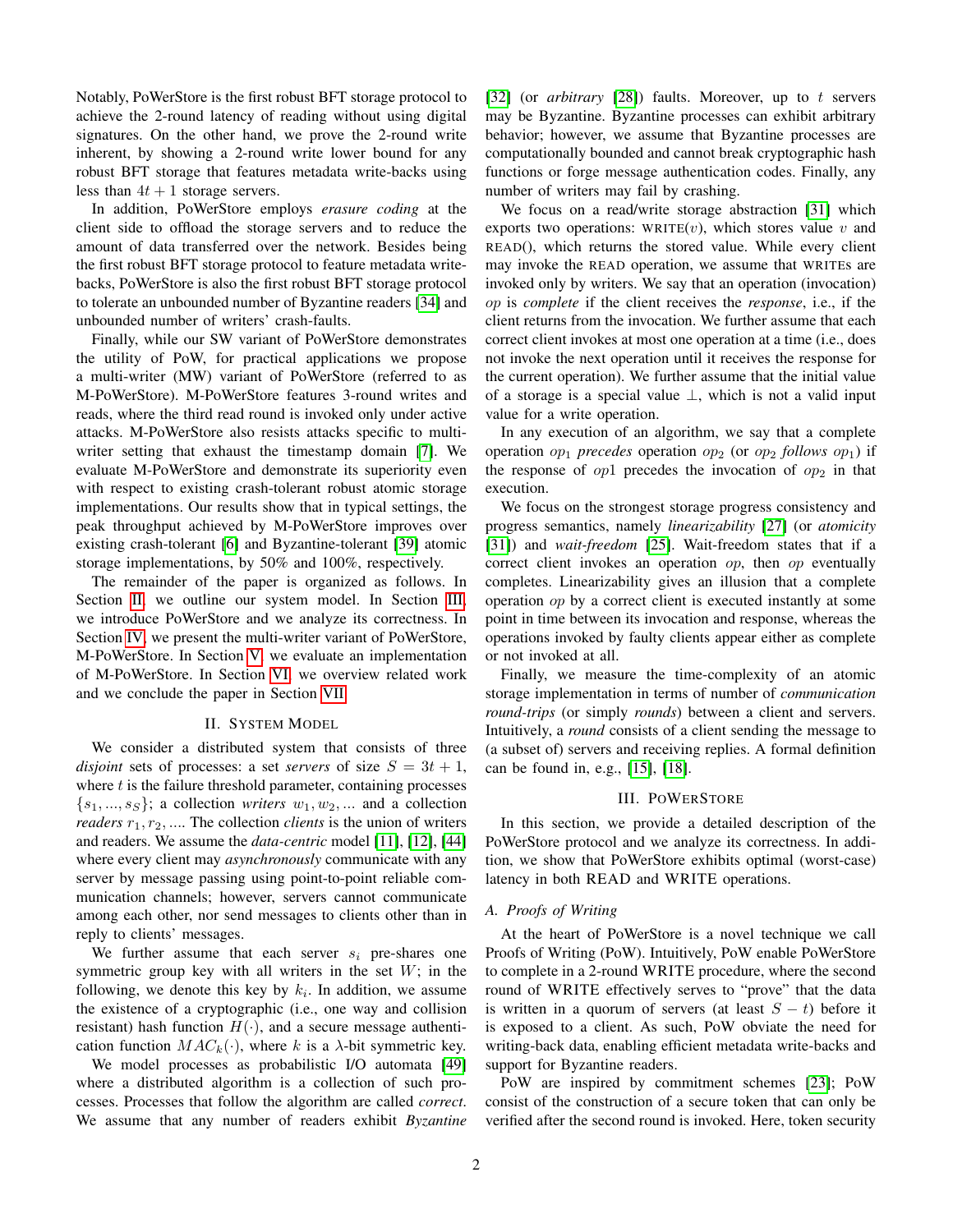means that the adversary cannot predict nor forge the token before the start of the second round. More specifically, our PoW implementation relies on the use of one-way collisionresistant functions seeded with pseudo-random input. We construct PoW as follows.

In the first round, the writer first generates a pseudo-random nonce and stores the hash of the nonce together with the data in a quorum of servers. The writer then discloses the nonce to the servers in the second round; this nonce provides sufficient *proof* that the first round has actually completed. In fact, during the first round of a READ operation, the client collects the received nonces into a set and sends (writes-back) this set to the servers in the second round. The server then verifies the PoW by checking whether the received nonce matches the hash of the stored nonce. Note that since the writer keeps the nonce secret until the start of the second round, it is computationally infeasible for the adversary to acquire the nonce unless the first round of WRITE has been completed.

PoW are not restricted to the use of cryptographic hash functions. In Section [III-F,](#page-3-0) we propose another possible instantiation of PoW using Shamir's secret sharing scheme [\[43\]](#page-11-15).

# *B. Overview of PoWerStore*

In PoWerStore, the WRITE operation completes in two rounds, called STORE and COMPLETE. Likewise, the READ performs in two rounds, called COLLECT and FILTER. For the sake of convenience, each round  $rnd \in \{ \text{STOPE}, \text{COMPLETE}, \text{OMPLETE} \}$ COLLECT, FILTER is wrapped by a procedure  $rnd.$  In each round rnd, the client sends a message of type rnd to all servers. A round completes at the latest when the client receives messages of type  $rnd\_ACK$  from  $S-t$  correct servers. The server maintains a variable  $lc$  to store the timestamp of the last completed WRITE, and a variable  $LC$ , of the same structure, to maintain a set of timestamps written-back by clients. In addition, the server keeps a variable  $Hist$  storing the history of the data written by the writer in the STORE round, indexed by timestamp.

## *C.* WRITE *Implementation*

The WRITE implementation is given in Algorithm [1.](#page-2-0) To write a value  $V$ , the writer<sup>[1](#page-2-1)</sup> increases its timestamp  $ts$ , computes a nonce N and its hash  $\overline{N} = H(N)$ , and invokes STORE with ts, V and  $\overline{N}$ . When the STORE procedure returns, the writer invokes COMPLETE with  $ts$  and  $N$ . After COMPLETE returns, the WRITE completes.

In STORE, the writer encodes V into S fragments  $fr_i$  (1  $\leq$  $i \leq S$ ), such that V can be recovered from any subset of  $t+1$ fragments. Furthermore, the writer computes a cross-checksum cc consisting of the hashes of each fragment. For each server  $s_i$   $(1 \leq i \leq S)$ , the writer sends a STORE $\langle ts, fr_i, cc, \overline{N} \rangle$ message to  $s_i$ . On reception of such a message, the server writes  $(fr_i, cc, \overline{N})$  into the history entry  $Hist[ts]$  and replies to the writer. After the writer receives  $S - t$  replies from different servers, the STORE procedure returns, and the writer proceeds to COMPLETE.

| 1: Definitions: |
|-----------------|
|                 |

| 2: |  | ts : structure num initially $ts = ts_0 \triangleq 0$ |  |  |  |  |  |
|----|--|-------------------------------------------------------|--|--|--|--|--|
|----|--|-------------------------------------------------------|--|--|--|--|--|

| 3: operation $WRITE(V)$ |  |  |
|-------------------------|--|--|
|-------------------------|--|--|

<span id="page-2-3"></span><span id="page-2-2"></span>

| 4:  | $ts \leftarrow ts + 1$                                                         |
|-----|--------------------------------------------------------------------------------|
|     | 5: $N \leftarrow \{0,1\}^{\lambda}$                                            |
| 6:  | $\overline{N} \leftarrow H(N)$                                                 |
| 7:  | $\text{STORE}(ts, \overline{N}, V)$                                            |
| 8:  | COMPLETE $(ts, N)$                                                             |
| 9:  | return OK                                                                      |
|     | 10: <b>procedure</b> $\text{STORE}(ts, V, \overline{N})$                       |
| 11: | $\{fr_1,\ldots, fr_S\} \leftarrow \text{encode}(V, t+1, S)$                    |
| 12: | $cc \leftarrow [H(fr_1), \ldots, H(fr_S)]$                                     |
| 13: | for $1 \leq i \leq S$ do send STORE $\langle ts, fr_i, cc, N \rangle$ to $s_i$ |
| 14: | wait for STORE_ACK $\langle ts \rangle$ from $S - t$ servers                   |
|     | 15: <b>procedure</b> COMPLETE $(ts, N)$                                        |
| 16: | send COMPLETE $\langle ts, N \rangle$ to all servers                           |

17: wait for COMPLETE ACK $\langle ts \rangle$  from  $S - t$  servers

<span id="page-2-0"></span>Algorithm 1: Algorithm of the writer in PoWerStore.

In COMPLETE, the writer sends a COMPLETE $\langle ts, N \rangle$  message to all servers. Upon reception of such a message, the server changes the value of lc to  $(ts, N)$  if  $ts > lc.ts$  and replies to the writer. After the writer receives  $S - t$  replies from different servers, the COMPLETE procedure returns.

# *D.* READ *Implementation*

The READ implementation is given in Algorithm [3;](#page-4-0) it consists of the COLLECT procedure followed by the FILTER procedure. In COLLECT, the client reads the tuples  $(ts, N)$ included in the set  $LC \cup \{lc\}$  at the server, and accumulates these tuples in a set  $C$  together with the tuples read from other servers. We call such a tuple a *candidate* and C a *candidate set*. Before responding to the client, the server garbage-collects old tuples in LC using the GC procedure. After the client receives candidates from  $S - t$  different servers, COLLECT returns.

In FILTER, the client submits  $C$  to each server. Upon reception of C, the server performs a write-back of the candidates in C (*metadata write-back*). In addition, the server picks  $c_{hv}$  as the candidate with the highest timestamp in C such that valid $(c<sub>hv</sub>)$  holds. The predicate valid $(c)$  holds if the server, based on the history, is able to verify the integrity of c by checking that  $H(c.N)$  equals  $Hist[c.ts]$ . The server then responds to the client with a message including the timestamp  $c_{hv}.ts$ , the fragment  $Hist[c_{hv}.ts]$ . fr and the crosschecksum  $Hist[c_{hv}.ts].cc$ . The client waits for the responses from servers until there is a candidate  $c$  with the highest timestamp in  $C$  such that  $\text{safe}(c)$  holds, or until  $C$  is empty, after which COLLECT returns. The predicate  $\text{safe}(c)$  holds if at least  $t + 1$  different servers  $s_i$  have responded with timestamp c.ts, fragment  $fr_i$  and cross-checksum cc such that  $H(fr_i) = cc[i]$ . If  $C \neq \emptyset$ , the client selects the candidate with the highest timestamp  $c \in C$  and restores value V by decoding V from the  $t + 1$  correct fragments received for c. Otherwise, the client sets V to the initial value  $\perp$ . Finally, the READ

<span id="page-2-1"></span><sup>&</sup>lt;sup>1</sup>Recall that PoWerStore is a single-writer storage protocol.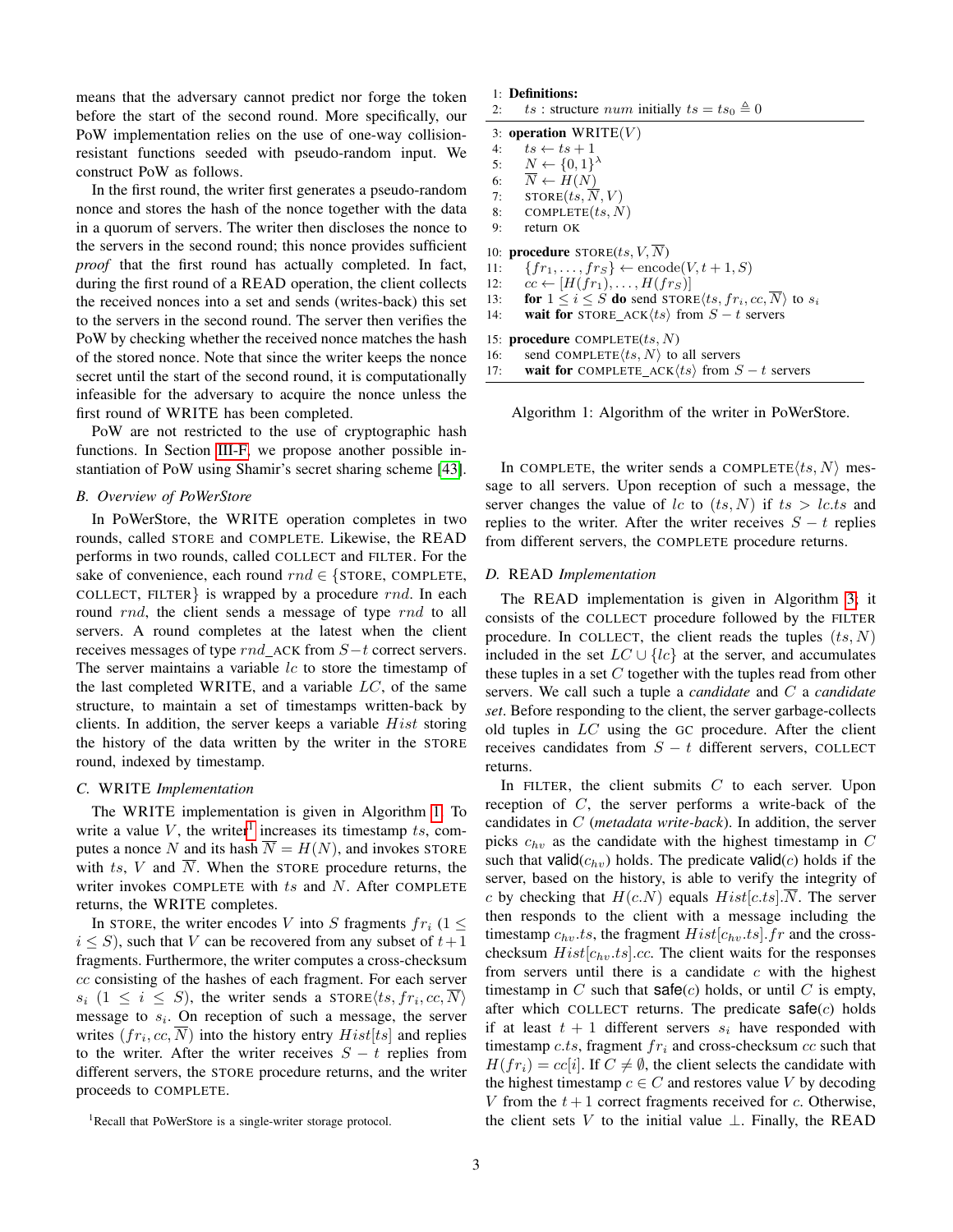<span id="page-3-4"></span>

| 19:<br>20:<br>21: | 18: Definitions:<br>lc : structure $(ts, N)$ , initially $(ts_0, NULL)$<br>$LC$ : set of structure $(ts, N)$ , initially $\emptyset$<br>$Hist[\ldots]$ : vector of $(fr, cc, N)$ indexed by ts, initially $Hist[ts_0] = (NULL, NULL, NULL)$ |                                 | //set of written-back candidates                                                                                                                                                                                                                                                                                                            | //last completed write |
|-------------------|---------------------------------------------------------------------------------------------------------------------------------------------------------------------------------------------------------------------------------------------|---------------------------------|---------------------------------------------------------------------------------------------------------------------------------------------------------------------------------------------------------------------------------------------------------------------------------------------------------------------------------------------|------------------------|
| 23:<br>24:        | 22: upon receiving STORE $\langle ts, fr, cc, \overline{N} \rangle$ from the writer<br>$Hist[ts] \leftarrow (fr, cc, \overline{N})$<br>send STORE_ACK $\langle ts \rangle$ to the writer                                                    | 34:<br>35:                      | 33: upon receiving COLLECT $\langle tsr \rangle$ from client r<br>$GC($ )<br>send COLLECT ACK $\langle tsr, LC \cup \{lc\} \rangle$ to client r                                                                                                                                                                                             |                        |
| 26:<br>27:<br>29: | 25: upon receiving COMPLETE $\langle ts, N \rangle$ from the writer<br>if $ts > lc.ts$ then $lc \leftarrow (ts, N)$<br>send COMPLETE $ACK(ts)$ to the writer<br>28: <b>procedure</b> $GC()$<br>$c_{h\eta} \leftarrow c_0$                   | 37:<br>38:<br>39:<br>40:<br>41: | 36: upon receiving FILTER $\langle tsr, C \rangle$ from client r<br>$LC \leftarrow LC \cup C$<br>$c_{hv} \leftarrow c_0$<br>$c_{hv} \leftarrow c \in C : c = \max(\{c \in C : \text{valid}(c)\})$<br>$(fr, cc) \leftarrow (Hist[c_{hv}.ts].fr, Hist[c_{hv}.ts].cc)$<br>send FILTER ACK $\langle tsr, c_{hv}.ts, fr, cc \rangle$ to client r | //write-back           |
| 30:<br>31:<br>32: | $c_{hv} \leftarrow c \in LC : c = \max(\{c \in LC : \text{valid}(c)\})$<br>if $c_{hv}.ts > lc.ts$ then $lc \leftarrow c_{hv}$<br>$LC \leftarrow \{c \in LC : c.ts > l c.ts \land Hist[c.ts] = NULL\}$                                       | 43:                             | 42: Predicates:<br>$\mathsf{valid}(c) \triangleq (H(c.N)) = Hist[c.ts].N)$                                                                                                                                                                                                                                                                  |                        |

<span id="page-3-7"></span><span id="page-3-6"></span><span id="page-3-5"></span>Algorithm 2: Algorithm of server  $s_i$  in PoWerStore.

<span id="page-3-1"></span>returns V.

#### <span id="page-3-2"></span>*E. Correctness Sketch*

In what follows, we show that PoWerStore satisfies linearizability and wait-freedom in all FILTER. Due to lack of space, we refer the readers to the Appendix for a detailed proof of PoWerStore's correctness.

We first explain why linearizability is satisfied by arguing that if a READ follows after a completed  $WRITE(V)$  (resp. a completed READ that returns  $V$ ) then the READ does not return a value older than  $V$ .

*a)* READ*/*WRITE *Linearizability:* Suppose a READ  $rd$  by a correct client follows after a completed WRITE(V). If ts is the timestamp of WRITE $(V)$ , we argue that rd does not select a candidate with a timestamp lower than ts. Since a correct server never changes  $lc$  to a candidate with a lower timestamp, after WRITE $(V)$  completed,  $t + 1$  correct servers hold a valid candidate with timestamp ts or greater in lc. Hence, during COLLECT in  $rd$ , a valid candidate  $c$  with timestamp ts or greater is included in  $C$ . Since  $c$  is valid, at least  $t + 1$  correct servers hold history entries matching  $c$ and none of them respond with a timestamp lower than c.ts. Consequently, at most  $2t$  timestamps received by the client in FILTER are lower than  $c.ts$  and thus  $c$  is never excluded from  $C$ . By Algorithm [3,](#page-4-0)  $rd$  does not select a candidate with timestamp lower than  $c.ts \geq ts$ .

*b)* READ *Linearizability:* Suppose a READ rd' by a correct client follows after  $rd$ . If  $c$  is the candidate selected in rd, we argue that  $rd'$  does not select a candidate with a timestamp lower than c.ts. By the time rd completes,  $t + 1$ correct servers hold  $c$  in  $LC$ . According to Algorithm [2,](#page-3-1) if a correct server excludes c from  $LC$ , then the server changed  $lc$ to a valid candidate with timestamp  $c.ts$  or greater. As such, t + 1 correct servers hold in  $LC \cup \{lc\}$  a valid candidate with timestamp  $c.ts$  or greater and during COLLECT in  $rd'$ , a valid candidate  $c'$  with timestamp  $c.ts$  or greater is included in  $C$ . <span id="page-3-3"></span>By applying the same arguments as above,  $rd$  does not select a candidate with timestamp lower than  $c'.ts \geq c.ts$ .

We now show that PoWerStore satisfies wait-freedom; here, we argue that the READ does not block in FILTER while waiting for the candidate  $c$  with the highest timestamp in  $C$ to become  $\text{safe}(c)$  or C to become empty.

*c) Wait-freedom:* Suppose by contradiction that rd blocks during FILTER after receiving FILTER ACK messages from all correct servers. We distinguish two cases: (Case 1)  $C$ contains a valid candidate and (Case 2) C contains no valid candidate.

- Case 1: Let  $c$  be the valid candidate with the highest timestamp in C. As c is valid, at least  $t + 1$  correct servers hold history entries matching c. Since no valid candidate in  $C$  has a higher timestamp than  $c.ts$ , these  $t + 1$  correct servers responded with timestamp c.ts, corresponding erasure coded fragment  $fr_i$  and crosschecksum cc such that  $H(fr_i) = cc[i]$ . Therefore, c is safe(c). Furthermore, all correct servers (at least  $S - t$ ) responded with timestamps at most c.ts. Hence, every candidate  $c' \in C$  such that  $c'.ts > c.ts$  becomes invalid $(c')$  and is excluded from C. As such, c is also highcand( $c$ ) and we conclude that rd does not block.
- **Case 2:** Since none of the candidates in  $C$  is valid, all correct servers (at least  $S - t$ ) responded with timestamp  $ts<sub>0</sub>$ , which is lower than any candidate timestamp. As such, every candidate  $c \in C$  becomes invalid $(c)$  is excluded from  $C$ . We therefore conclude that  $rd$  does not block.

# <span id="page-3-0"></span>*F. PoW based on Shamir's Secret Sharing Scheme*

In what follows, we propose an alternative construction of PoW based on Shamir's secret sharing scheme [\[43\]](#page-11-15). Here, the writer constructs a polynomial  $P(\cdot)$  of degree t with coefficients  $\{\alpha_t, \dots, \alpha_0\}$  chosen at random from  $\mathcal{Z}_q$ , where q is a public parameter. That is,  $P(x) = \sum_{j=0}^{j=t} \alpha_j x^j$ .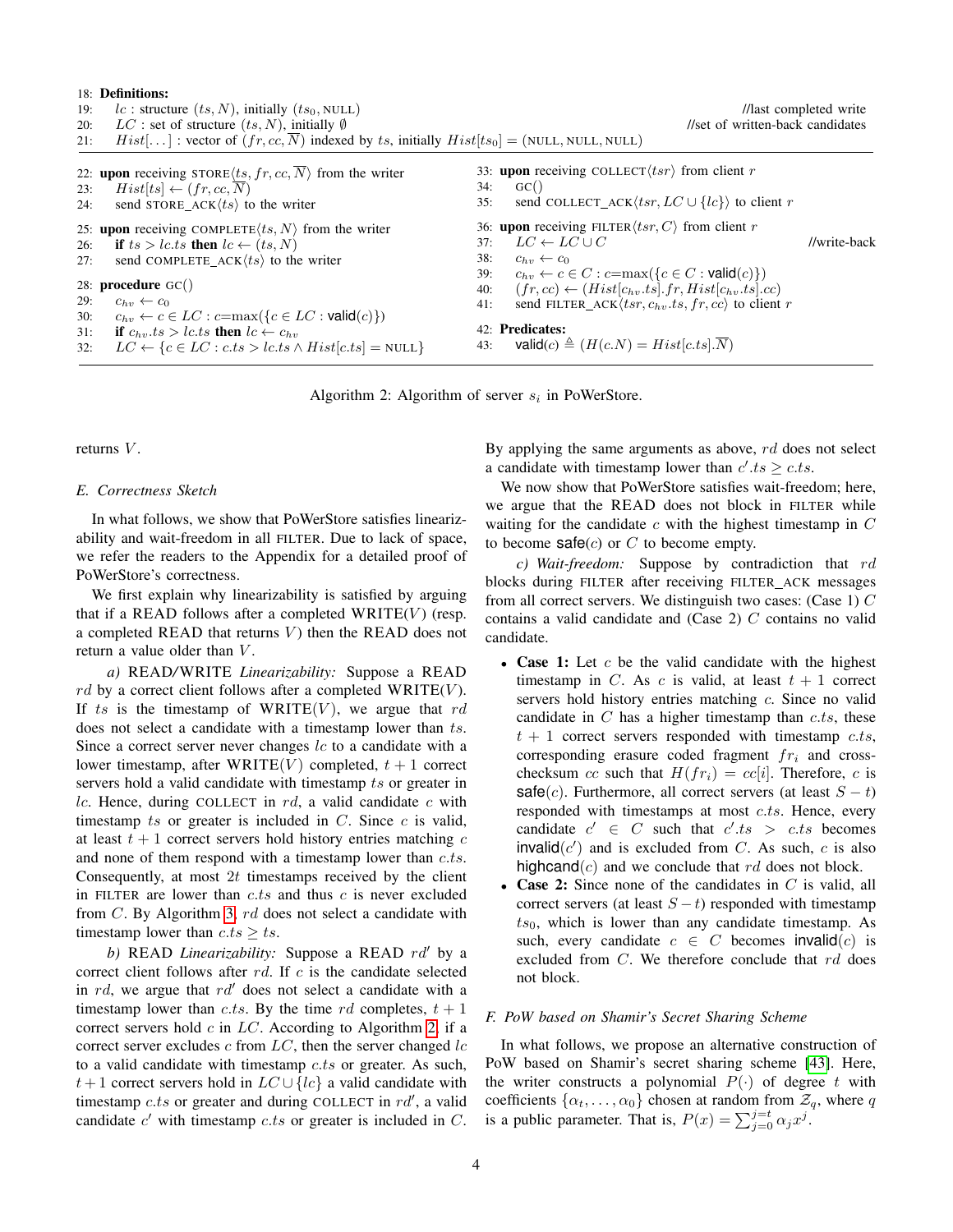<span id="page-4-2"></span>44: Definitions: 45: tsr: num, initially 0 46: Q, R: set of pid, initially  $\emptyset$ 47: C: set of  $(ts, N)$ , initially  $\emptyset$ 48:  $W[1 \dots S]$ : vector of  $(ts, fr, cc)$ , initially [] 49: operation READ() 50:  $C, Q, R \leftarrow \emptyset$ 51:  $tsr \leftarrow tsr + 1$ 52:  $C \leftarrow \text{COLLECT}(tsr)$ 53:  $C \leftarrow$  FILTER(*tsr*, *C*) 54: if  $C \neq \emptyset$  then 55:  $c \leftarrow c' \in C$ : highcand $(c') \wedge \mathsf{safe}(c')$ 56:  $V \leftarrow \text{RESTORE}(c.ts)$ 57: else  $V \leftarrow \perp$ 58: return V 59: procedure COLLECT $(tsr)$ 60: send COLLECT $\langle tsr \rangle$  to all servers 61: wait until  $|Q| \geq S - t$ 62: return  $C$ 63: upon receiving COLLECT\_ACK $\langle tsr, C_i \rangle$  from server  $s_i$ 64:  $Q \leftarrow Q \cup \{i\}$ 65:  $C \leftarrow C \cup \{c \in C_i : c.ts > ts_0\}$ 66: procedure  $FILTER(tsr, C)$ 67: send FILTER $\langle tsr, C \rangle$  to all servers 68: wait until  $|R| \geq S - t \wedge$  $((\exists c \in C : \mathsf{highcand}(c) \land \mathsf{safe}(c)) \lor C = \emptyset)$ 69: return  $C$ 70: upon receiving FILTER\_ACK $\langle tsr, ts, fr, cc \rangle$  from server  $s_i$ 71:  $R \leftarrow R \cup \{i\}; W[i] \leftarrow (ts, fr, cc)$ 72:  $C \leftarrow C \setminus \{c \in C : \text{invalid}(c)\}\$ 73: procedure RESTORE(ts) 74:  $cc \leftarrow cc'$  s.t.  $\exists R' \subseteq R : |R'| \geq t+1 \ \bigwedge$  $(\forall i \in R' : W[i].ts = ts \wedge W[i].cc = cc')$ 75:  $F \leftarrow \{W[i].fr : i \in R \wedge W[i].ts = ts \wedge H(W[i].fr) = cc[i]\}$ 76:  $V \leftarrow \text{decode}(F, t+1, S)$ 77: return V 78: Predicates: 79: highcand $(c) \triangleq (c.ts = \max({c'}.ts : c' \in C))$ 80:  $\text{safe}(c) \triangleq \exists R' \subseteq R : |R'| \geq t+1 \text{ } \bigwedge$  $(\forall i \in R' : W[i].ts = c.ts)$  $(\forall i, j \in R' : W[i].cc=W[j].cc \wedge H(W[i].fr)=W[j].cc[i])$ 81: invalid(c)  $\triangleq |\{i \in R : W[i].ts < c.ts\}|$  ≥ S − t

<span id="page-4-4"></span>Algorithm 3: Algorithm of client  $r$  in PoWerStore.

The writer then constructs the PoW as follows: for each server  $s_i$ , the writer picks a random point  $x_i$ , and constructs the share  $(x_i, P_i)$ , where  $P_i = P(x_i)$ . As such, the writer constructs S different shares, one for each server, and sends a STORE $\langle ts, fr_i, cc, x_i, P_i \rangle$  message to each server  $s_i$  over a *confidential channel*. Upon reception of such a message, server  $s_i$  stores  $(fr_i, cc, x_i, P_i)$  in  $Hist[ts]$ . Note that since there are at most  $t$  Byzantine servers, these servers cannot reconstruct the polynomial  $P(\cdot)$  from their shares, even if they collude. In the COMPLETE round, the writer reveals the polynomial  $P(\cdot)$ in a COMPLETE $\langle ts, P(\cdot) \rangle$  message. This enables a client to determine for a candidate  $c = (ts, P(\cdot))$  that the corresponding STORE round completed by checking that  $t + 1$  servers  $s_i$ 

stored  $(x_i, P(x_i))$ , without the servers revealing their share. For this purpose, the valid predicate at server  $s_i$  changes to  $\mathsf{valid}(c) \triangleq (c.P(Hist[c.ts].x_i) = Hist[c.ts].P_i).$ 

By relying on randomly chosen  $x_i$ , and the fact that correct servers never divulge their share, our construction prevents an adversary from fabricating a *partially corrupted* polynomial after the disclosure of  $P(\cdot)$ . To see why, note that with the knowledge of  $P(\cdot)$  and  $x_i$  held by a correct server  $s_i$ , the adversary could fabricate a partially corrupted polynomial  $P(\cdot)$ that intersects with  $P(\cdot)$  only at  $x_i$  (i.e.,  $P(x_i) = P(x_i)$ ). This would lead to a situation in which a candidate  $c$  is neither safe(c) nor invalid(c) and thus, the READ would block.

We point that, unlike the solution based on hash functions, this construction provides information-theoretic guarantees for the PoW [\[4\]](#page-11-27), [\[33\]](#page-11-28) during the STORE round.

# *G. Optimality of PoWerStore*

In this section, we prove that PoWerStore features optimal WRITE latency, by showing that writing in two rounds is necessary. We start by giving some informal definitions.

A distributed algorithm A is a collection of automata [\[36\]](#page-11-29), where automaton  $A_p$  is assigned to process p. Computation proceeds in steps of A and a *run* is an infinite sequence of steps of A. A *partial run* is a finite prefix of some run. We say that a (partial) run *r extends* some partial run *pr* if *pr* is a *prefix* of r.

<span id="page-4-5"></span>We say that an implementation of linearizable storage is *selfish*, if readers write-back only metadata instead of the full value. Intuitively the readers are selfish because they do not help the writer complete a write. For a formal definition, we refer the readers to [\[16\]](#page-11-30). Furthermore, we say that a WRITE operation is *fast* if it completes in a single round. We now proceed to proving the main result.

<span id="page-4-3"></span><span id="page-4-1"></span>Theorem III.1. *There is no* fast WRITE *implementation* I *of a multi-reader* selfish *robust linearizable storage that makes use of less than*  $4t + 1$  *servers.* 

<span id="page-4-0"></span>Preliminaries. We prove Theorem [III.1](#page-4-1) by contradiction assuming at most  $4t$  servers. We partition the set of servers into four distinct subsets (we call *blocks*), denoted by  $T_1$ ,  $T_2$ ,  $T_3$ each of size exactly t, and  $T_4$  of size at least 1 and at most t. Without loss of generality we assume that each block contains at least one server. We say that an operation op *skips* a block  $T_i$ ,  $(1 \le i \le 4)$  when all messages by *op* to  $T_i$  are delayed indefinitely (due to asynchrony) and all other blocks  $T_j$  receive all messages by *op* and reply.

**Proof:** We construct a series of runs of a linearizable implementation *I* towards a partial run that violates linearizability.

- Let  $run_1$  be the partial run in which all servers are correct except  $T_1$  which crashed at the beginning of  $run_1$ . Let  $wr$  be the operation invoked by the writer  $w$  to write a value  $v \neq \perp$  in the storage. The WRITE wr is the only operation invoked in  $run_1$  and w crashes after writing v to  $T_3$ . Hence, wr skips blocks  $T_1$ ,  $T_2$  and  $T_4$ .
- Let  $run'_1$  be the partial run in which all servers are correct except  $T_4$ , which crashed at the beginning of  $run'_1$ . In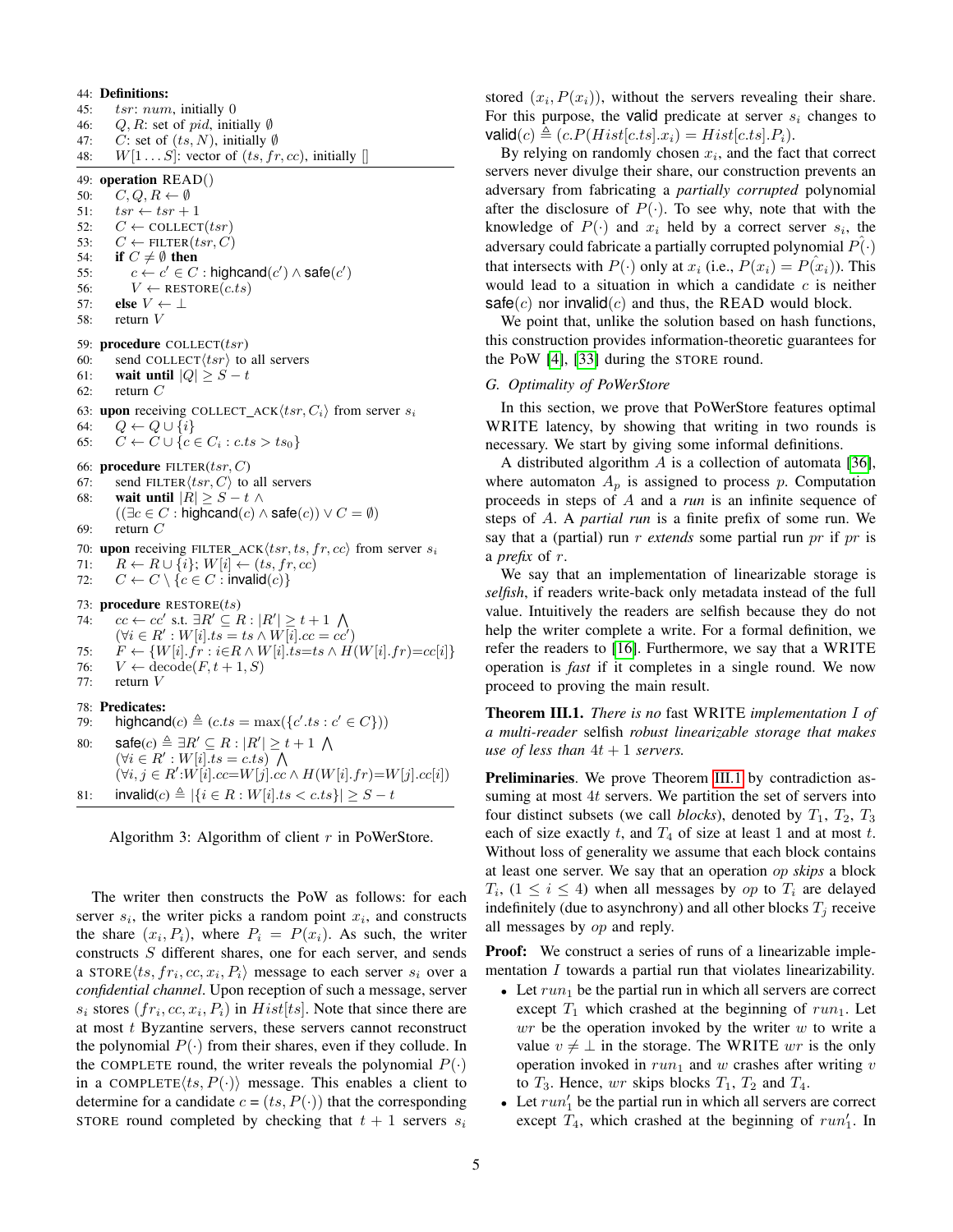

Fig. 1. Sketch of the runs used in the proof of Theorem [III.1.](#page-4-1)

 $run'_1$ , w is correct and wr completes by writing v to all blocks except  $T_4$ , which it skips.

- Let  $run_2$  be the partial run similar to  $run'_1$ , in which all servers except  $T_2$  are correct, but due to asynchrony, all messages from w to  $T_4$  are delayed. Like in  $run'_1$ , wr completes by writing  $v$  to all servers except  $T_4$ , which it skips. To see why, note that  $wr$  cannot distinguish  $run_2$ from  $run'_1$ . After wr completes,  $T_2$  fails Byzantine by reverting its memory to the initial state.
- Let  $run_3$  extend  $run_1$  by appending a complete READ  $rd_1$  invoked by  $r_1$ . By our assumption, I is wait-free. As such,  $rd_1$  completes by skipping  $T_1$  (because  $T_1$  crashed) and returns (after a finite number of rounds) a value  $v_R$ .
- Let run<sub>4</sub> extend run<sub>2</sub> by appending rd<sub>1</sub>. In run<sub>4</sub>, all servers except  $T_2$  are correct, but due to asynchrony all messages from  $r_1$  to  $T_1$  are delayed indefinitely. Moreover, since  $T_2$  reverted its memory to the initial state, v is held only by  $T_3$ . Note that  $r_1$  cannot distinguish  $run_4$  from  $run_3$  in which  $T_1$  has crashed. As such,  $rd_1$ completes by skipping  $T_1$  and returns  $v_R$ . By linearizability,  $v_R = v$ .
- Let  $run_5$  be similar to  $run_3$  in which all servers except  $T_3$  are correct but, due to asynchrony, all messages from  $r_1$  to  $T_1$  are delayed. Note that  $r_1$  cannot distinguish  $run_5$

from run<sub>3</sub>. As such,  $rd_1$  returns  $v_R$  in run<sub>5</sub>, and by  $run_4$ ,  $v_R = v$ . After  $rd_1$  completes,  $T_3$  fails by crashing.

• Let  $run_6$  extend  $run_5$  by appending a READ  $rd_2$ invoked by  $r_2$  that completes by returning  $v'$ . Note that in  $run_5$ , *(i)*  $T_3$  is the only server to which v was written, *(ii)*  $rd_1$  did not write-back v (to any other server) before returning v, and *(iii)*  $T_3$  crashed before  $rd_2$  is invoked. As such,  $rd_2$  does not find v in any server and hence  $v' \neq v$ , violating linearizability.  $\Box$ 

Notice that Theorem [III.1](#page-4-1) applies even to implementations relying on self-verifying data and/or not tolerating Byzantine readers. Furthermore, the proof extends to crash-tolerant storage when deleting the Byzantine block  $T_2$  in the above proof; the result being that there is no selfish implementation of a multi-reader crash-tolerant linearizable storage with less than  $3t + 1$  servers in which every WRITE is fast.

# IV. M-POWERSTORE

<span id="page-5-0"></span>The PoWerStore protocol, as presented in Section [III,](#page-1-1) has a drawback in having potentially very large candidate sets that servers send to clients and that clients write-back to servers. As a result, a malicious adversary can exploit the fact that in PoWerStore candidate sets can (theoretically) grow without bounds and mount a denial of service (DoS) attack by fabricating huge sets of bogus candidates. While this attack can be contained by a robust implementation of the pointto-point channel assumption using, e.g., a separate pair of network cards for each channel (in the vein of [\[13\]](#page-11-1)), this may impact practicality of PoWerStore. To rectify this issue, and for practical applications, we propose a multi-writer variant of our protocol called M-PoWerStore.

## *A. Overview*

M-PoWerStore (Algorithms [4,](#page-6-0) [5](#page-7-1) and [6\)](#page-8-0) supports an unbounded number of clients. In addition, M-PoWerStore features optimal READ latency of two rounds in the *common case*, where no process is Byzantine. Outside the common case, under active attacks, M-PoWerStore gracefully degrades to guarantee reading in at most three rounds. The WRITE has a latency of three rounds, featuring non-skipping timestamps [\[7\]](#page-11-18), which prevents attacks specific to multi-writer setting that exhaust the timestamp domain.

The main difference between M-PoWerStore and PoWer-Store is that, here, servers keep a single written-back candidate instead of a set. To this end, it is crucial that servers are able to determine the validity of a written-back candidate without consulting the history. For this purpose, we enhance our original PoW scheme by extending the candidate with message authentication codes (MACs) to authenticate the timestamp and the nonce's hash, one for each server, using the corresponding group key. As such, a valid MAC proves to a server that the timestamp has been issued by a writer in COMPLETE, and thus, constitutes a PoW that a server can obtain even without the corresponding history entry. Note that in case of a candidate incorporating corrupted MACs, servers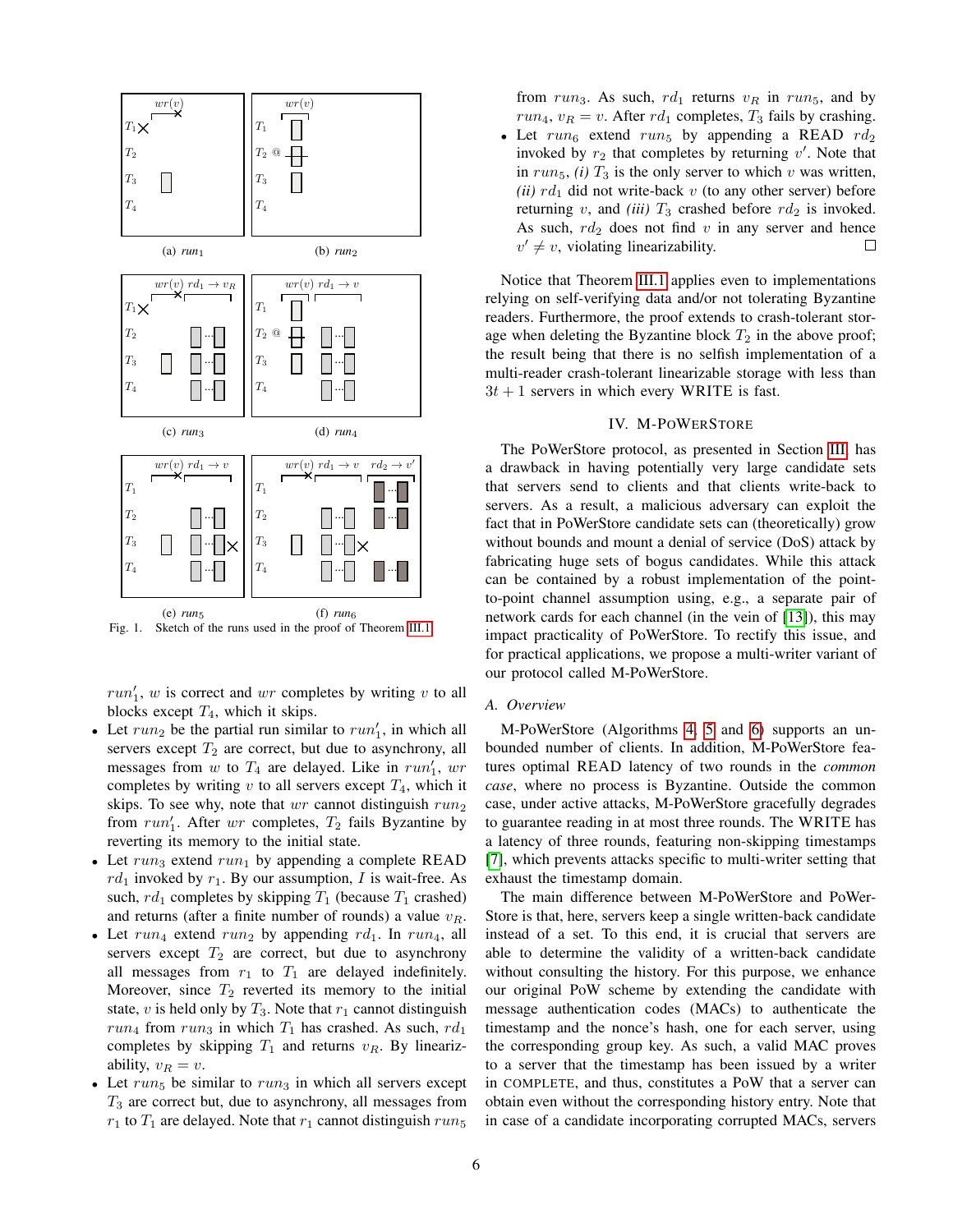might disagree about the validity of a written-back candidate. Hence, a correct client might not be able to write-back a candidate to  $t + 1$  correct servers as needed. To solve this issue, M-PoWerStore "pre-writes" the MACs in the STORE round, enabling the client to repair the broken MACs of a selected candidate. We point out that the adversary cannot forge the MACs (and therefore bypass the PoW) before the start of the COMPLETE, since the constructed MACs, besides the timestamp, also include the nonce's hash.

To support multiple-writers, WRITE in M-PoWerStore comprises an additional clock synchronization round, called CLOCK, which is prepended to STORE. The READ performs an additional round called REPAIR, which is appended to COLLECT. The purpose of REPAIR is to repair and write-back candidates if necessary, and is invoked only under active attack by a malicious adversary that actually corrupts candidates.

Similarly to PoWerStore, the server maintains the variable  $Hist$  to store the history of the data written by the writer in the STORE round, indexed by timestamp. In addition, the server keeps the variable  $lc$  to store the timestamp of the last completed write.

# *B.* WRITE *Implementation*

The full WRITE implementation is given in Algorithm [4.](#page-6-0) In the following, we simply highlight the differences to PoWerStore.

As outlined before, M-PoWerStore is resilient to the adversary skipping timestamps. This is achieved by having the writer authenticate the timestamp of a WRITE with a key  $k_W$ shared among the writers. Note that such a shared key can be obtained by combining the different group keys; for instance,  $k_W \leftarrow H(k_1||k_2||\dots).$ 

To obtain a timestamp, in the CLOCK procedure, the writer retrieves the timestamp (held in variable  $lc$ ) from a quorum of  $S - t$  servers and picks the highest timestamp ts with a valid MAC. Then, the writer increases ts and computes a MAC for ts using  $k_W$ . Finally, CLOCK returns ts.

To write a value  $V$ , the writer,  $(i)$  obtains a timestamp ts from the CLOCK procedure, *(ii)* authenticates ts and the nonce's hash  $\overline{N}$  by a vector of MACs vec, with one entry for each server  $s_i$  using group key  $k_i$ , and *(iii)* stores vec both in STORE and COMPLETE. Upon reception of a STORE $\langle fr_i, cc, N, vec \rangle$  message, the server writes the tuple  $(fr_i, cc, N, vec)$  into the history entry  $Hist[ts]$ . Upon reception of a COMPLETE $\langle ts, N, vec \rangle$  message, the server changes the value of lc to  $(ts, N, vec)$  if  $ts > lc.ts$ .

## *C.* READ *Implementation*

The full READ implementation is given in Algorithm [3.](#page-4-0) The READ consists of three consecutive rounds, COLLECT, FILTER and REPAIR. In COLLECT, a client reads the candidate triple  $(ts, K, vec)$  stored in variable lc in the server, and inserts it into the candidate set  $C$  together with the candidates read from other servers. After the client receives  $S - t$  candidates from different servers, COLLECT returns.

## 82: Definitions:

- 83: Q: set of pid, (process id) initially  $\emptyset$
- 84: ts: structure  $(num, pid, MAC_{\{k_W\}}(num||pid)),$ initially  $ts_0 \triangleq (0, 0, \text{NULL})$

# 85: operation  $WRITE(V)$

- <span id="page-6-1"></span>86:  $Q \leftarrow \emptyset$
- 87:  $ts \leftarrow \text{CLOCK}()$
- 88:  $N \leftarrow \{0,1\}^{\lambda}$
- 89:  $\overline{N} \leftarrow H(N)$
- 90:  $vec \leftarrow [MAC_{\{k_i\}}(ts||\overline{N})_{1 \leq i \leq S}]$
- <span id="page-6-3"></span>91:  $STORE(ts, V, \overline{N}, vec)$
- 92: COMPLETE $(ts, N, vec)$
- 93: return OK

# 94: procedure CLOCK()

- 95: send CLOCK $\langle ts \rangle$  to all servers
- 96: **wait until**  $|Q| \geq S t$
- 97:  $ts.num \leftarrow ts.num + 1$
- 98:  $ts \leftarrow (ts.num, w, MAC_{\{k_W\}}(ts.num||w))$ <br>99: return ts

```
return ts
```

```
100: upon receiving CLOCK_ACK\langle ts, ts_i \rangle from server s_i
```

```
101: Q \leftarrow Q \cup \{i\}102: if ts_i > ts \wedge verify(ts_i, k_W) then ts \leftarrow ts_i
```
103: **procedure** STORE(ts,  $V$ ,  $\overline{N}$ , vec)

- 104:  $\{fr_1,\ldots,fr_S\} \leftarrow \text{encode}(V, t+1, S)$
- 105:  $cc \leftarrow [H(fr_1), \ldots, H(fr_S)]$
- 106: **foreach** server  $s_i$  send STORE $\langle ts, fr_i, cc, \overline{N}, vec \rangle$  to  $s_i$
- 107: wait for STORE\_ACK $\langle ts \rangle$  from  $S t$  servers

108: procedure COMPLETE $(ts, N, vec)$ 

```
109: send COMPLETE\langle ts, N, vec \rangle to all servers
```

```
110: wait for COMPLETE_ACK\langle ts \rangle from S - t servers
```
<span id="page-6-0"></span>Algorithm 4: Algorithm of writer  $w$  in M-PoWerStore.

In FILTER, the client submits  $C$  to each server. Upon reception of  $C$ , the server chooses a candidate  $c_{wb}$  to write-back, as the candidate with the highest timestamp in  $C$  such that valid( $c_{wb}$ ) holds, and sets lc to  $c_{wb}$  if  $c_{wb}.ts > lcts$ . Roughly speaking, the predicate  $valid(c)$  holds if the server, verifies the integrity of the timestamp c.ts and nonce  $c.N$  either by the MAC, or by the corresponding history entry. Besides that, the server chooses a candidate  $c_{rt}$  to return, as the candidate with the highest timestamp in C such that validByHist( $c_{rt}$ ) holds. The predicate validByHist $(c)$  holds, if the server keeps a matching history entry for c. The server then responds to the client with a message including the timestamp  $c_{rt}.ts$ , the fragment  $Hist[c_{rt}.ts]$ .fr, the cross-checksum  $Hist[c_{rt}.ts]$ .cc and the vector of MACs  $Hist[c_{rt}.ts].vec$ .

The client waits for the responses from servers until there is a candidate c with the highest timestamp in  $C$  such that  $\text{safe}(c)$ holds, or until  $C$  is empty, after which FILTER returns. The predicate safe(c) holds if at least  $t+1$  different servers  $s_i$  have responded with timestamp  $c.ts$ , fragment  $fr_i$ , cross-checksum cc such that  $H(fr_i) = cc[i]$ , and vector vec. If C is empty, the client sets V to the initial value  $\perp$ . Otherwise, the client selects the highest candidate  $c \in C$  and restores value V by decoding V from the  $t + 1$  correct fragments received for c.

In REPAIR, the client verifies the integrity of  $c.vec$  by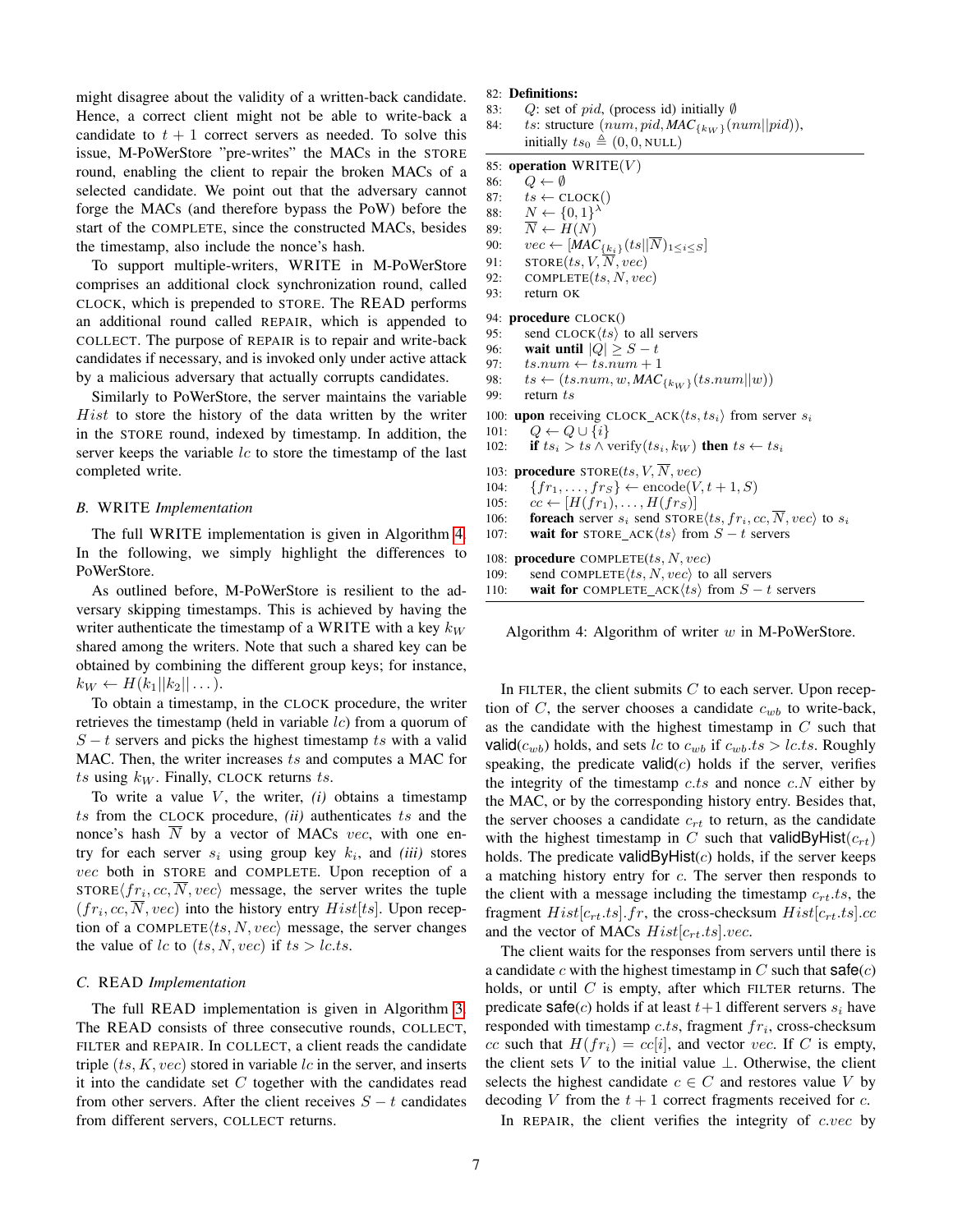## 111: Definitions:

<span id="page-7-3"></span>

| <i>lc</i> : structure $(ts, N, vec)$ , initially $c_0 \triangleq (ts_0, NULL, NULL)$<br>112:                                                |                                                                                                                                                                                       |
|---------------------------------------------------------------------------------------------------------------------------------------------|---------------------------------------------------------------------------------------------------------------------------------------------------------------------------------------|
| Hist[]: vector of $(fr, cc, \overline{N}, vec)$ indexed by ts, initially $Hist[ts_0] = (NULL, NULL, NULL, NULL)$<br>113:                    |                                                                                                                                                                                       |
| 111: upon receiving CLOCK $\langle ts \rangle$ from writer w                                                                                | 121: <b>upon</b> receiving FILTER $\langle tsr, C \rangle$ from client r                                                                                                              |
| send CLOCK_ACK $\langle ts, lc.ts \rangle$ to writer w<br>112:                                                                              | 122:<br>$c_{wb}, c_{rt} \leftarrow c_0$                                                                                                                                               |
| 113: upon receiving $\text{STORE}(ts, fr, cc, N, vec)$<br>from writer $w$                                                                   | $c_{wb} \leftarrow c \in C : c = \max(\{c \in C : \text{valid}(c)\})$<br>123:<br>if $c_{wh}.ts > lc.ts$ then $lc \leftarrow c_{wh}$<br>//write-back<br>124:                           |
| $Hist[ts] \leftarrow (fr, cc, N, vec)$<br>114:                                                                                              | $c_{rt} \leftarrow c \in C : c = \max(\{c \in C : \text{validByHist}(c)\})$<br>125:                                                                                                   |
| send STORE_ACK $\langle ts \rangle$ to writer w<br>115:                                                                                     | $(fr, cc, vec) \leftarrow (Hist[c_{rt}.ts].fr, Hist[c_{rt}.ts].cc, Hist[c_{rt}.ts].vec)$<br>126:<br>send FILTER_ACK $\langle tsr, c_{rt}.ts, fr, cc, vec \rangle$ to client r<br>127: |
| 116: <b>upon</b> receiving COMPLETE $\langle ts, N, vec \rangle$ from writer w<br>if $ts > lc.ts$ then $lc \leftarrow (ts, N, vec)$<br>117: | 128: <b>upon</b> receiving REPAIR $\langle tsr, c \rangle$ from client r                                                                                                              |
|                                                                                                                                             | if $c.ts > lc.ts \land \text{valid}(c)$ then $lc \leftarrow c$<br>129:                                                                                                                |
| send COMPLETE_ACK $\langle ts \rangle$ to writer w<br>118:                                                                                  | send REPAIR_ACK $\langle tsr \rangle$ to client r<br>130:                                                                                                                             |
| 119: upon receiving COLLECT $\langle tsr \rangle$ from client r<br>send COLLECT_ACK $\langle tsr, lc \rangle$ to client r<br>120:           | 131: Predicates:                                                                                                                                                                      |
|                                                                                                                                             | $valid(c) \triangleq (validByHist(c) \vee verify(c.vec[i], c.ts, H(c.N), k_i))$<br>132:                                                                                               |
|                                                                                                                                             | validByHist(c) $\triangleq$ ( $H(c.N) = Hist[c.ts].\overline{N}$ )<br>133:                                                                                                            |

<span id="page-7-7"></span><span id="page-7-5"></span>Algorithm 5: Algorithm of server  $s_i$  in M-PoWerStore.

matching it against the vector *vec* received from  $t + 1$  different servers. If c.vec and vec match then REPAIR returns. Otherwise, the client repairs  $c$  by setting c.vec to vec and invokes a round of write-back by sending a REPAIR $\langle tsr, c \rangle$ message to all servers. Upon reception of such a message, the server sets lc to c if  $c.ts > lcts$  and valid $(c)$  holds and responds with an REPAIR ACK message to the client. Once the client receives acknowledgements from  $n-t$  different servers, REPAIR returns. After REPAIR returns, the READ returns V .

## *D. Correctness Sketch*

We show that M-PoWerStore satisfies READ linearizability as follows. We show that if a completed READ  $rd$  returns V then a subsequent READ  $rd'$  does not return a value older than  $V$ . Note that the arguments for READ/WRITE linearizability and wait-freedom are very similar to those of PoWerStore (Section [III-E\)](#page-3-2), and therefore omitted.

Suppose a READ  $rd'$  by a correct client follows after  $rd$ that returns  $V$ . If  $c$  is the candidate selected in  $rd$ , we argue that  $rd'$  does not select a candidate with a timestamp lower than  $c.ts.$  Note that besides  $c$  being a valid candidate, in REPAIR, the client also checks the integrity of c.vec. If c.vec passes the integrity check in  $rd$  (line [171](#page-8-1) of Algorithm [6\)](#page-8-0), then the integrity of  $c$  has been fully established. Otherwise,  $c.vec$  fails the integrity check. In that case the client repairs  $c$ (line [172](#page-8-2) of Algorithm [6\)](#page-8-0) and subsequently writes-back  $c$  to  $t + 1$  correct servers. In both cases,  $t + 1$  correct servers have set  $lc$  to  $c$  or to a valid candidate with a higher timestamp. As such, during COLLECT in  $rd'$ , a valid candidate  $c'$  such that  $c'.ts \geq c.ts$  is included in C. Since c' is valid,  $t + 1$  correct servers hold history entries matching  $c'$  and none of them responds with a timestamp lower than  $c'.ts$ . Consequently, at most  $2t$  timestamps received by the client in FILTER are lower than  $c'.ts$  and thus  $c'$  is never excluded from C. By Algorithm [6,](#page-8-0)  $rd'$  does not select a candidate with timestamp lower than  $c'.ts \geq c.ts$ .

## <span id="page-7-9"></span><span id="page-7-8"></span><span id="page-7-6"></span><span id="page-7-4"></span><span id="page-7-1"></span>V. IMPLEMENTATION & EVALUATION

<span id="page-7-0"></span>In this section, we describe an implementation modeling a Key-Value Store (KVS) based on M-PoWerStore. More specifically, to model a KVS, we use multiple instances of M-PoWerStore referenced by keys. We then evaluate the performance of our implementation and we compare it both: *(i)* M-ABD, the multi-writer variant of the crash-only atomic storage protocol of [\[6\]](#page-11-10), and *(ii)* Phalanx, the multi-writer robust atomic protocol of [\[39\]](#page-11-19).

## <span id="page-7-2"></span>*A. Implementation Setup*

Our KVS implementation is based on the JAVA-based framework Neko [\[2\]](#page-11-31) that provides support for inter-process communication, and on the Jerasure [\[1\]](#page-11-32) library for constructing the dispersal codes. To evaluate the performance of our M-PoWerStore we additionally implemented two KVSs based on M-ABD and Phalanx.

In our implementation, we relied on 160-bit SHA1 for hashing purposes, 160-bit keyed HMACs to implement MACs, and 1024-bit DSA to generate signatures. For simplicity, we abstract away the effect of message authentication in our implementations; we argue that this does not affect our performance evaluation since data origin authentication is typically handled as part of the access control layer in all three implementations, when deployed in realistic settings (e.g., in Wide Area Networks).

We deployed our implementations on a private network consisting of a 4-core Intel Xeon E5443 with 4GB of RAM, a 4 core Intel i5-3470 with 8 GB of RAM, an 8 Intel-Core i7-37708 with 8 GB of RAM, and a 64-core Intel Xeon E5606 equipped with 32GB of RAM. In our network, the communication between various machines was bridged using a 1 Gbps switch. All the servers were running in separate processes on the Xeon E5606 machine, whereas the clients were distributed among the Xeon E5443, i7, and the i5 machines. Each client invokes operation in a closed loop,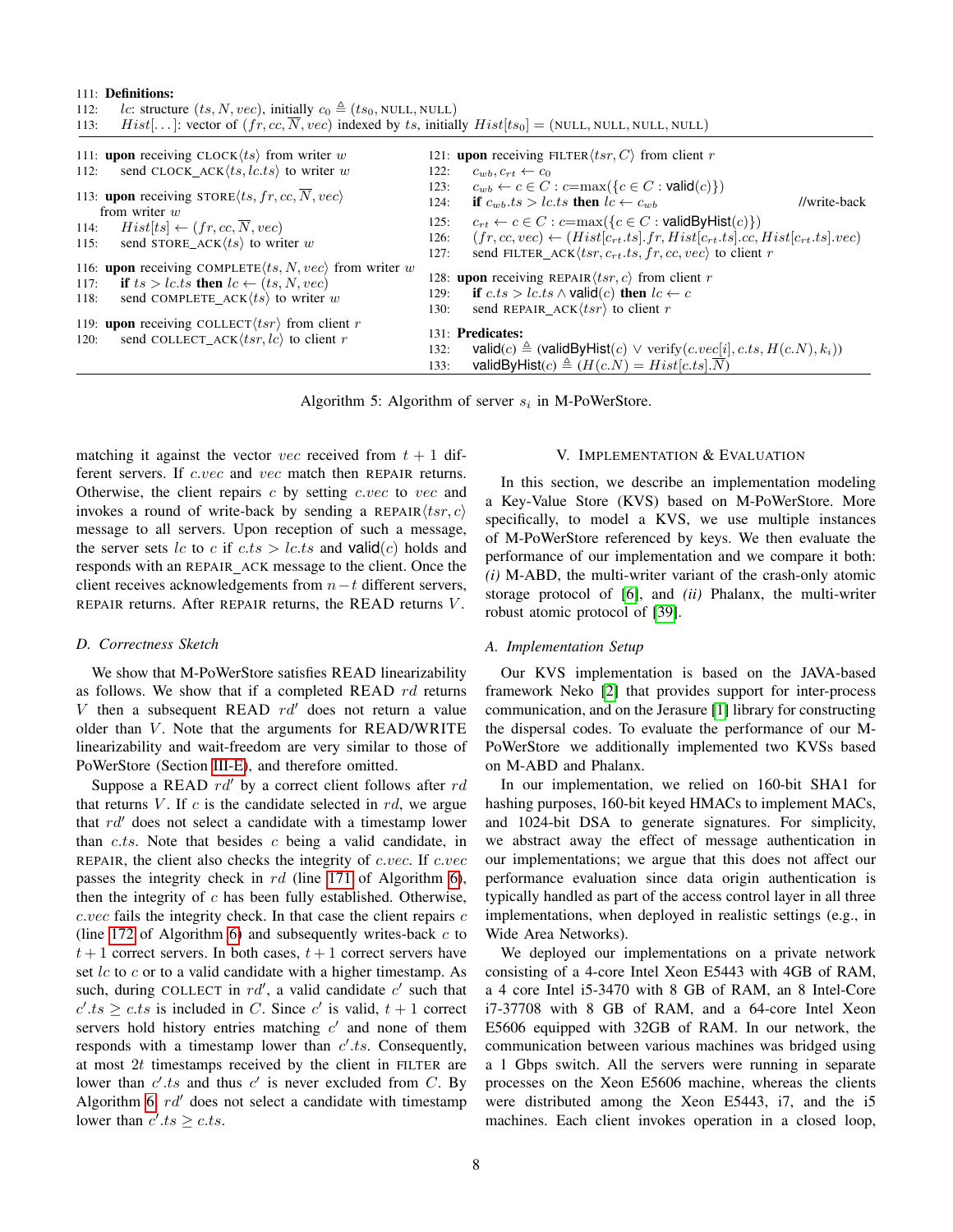134: Definitions:

<span id="page-8-5"></span>135: tsr: num, initially 0 136: Q, R: set of pid, initially  $\emptyset$ 137: C: set of  $(ts, N, vec)$ , initially  $\emptyset$ 138:  $W[1 \dots S]$ : vector of  $(ts, fr, cc, vec)$ , initially  $[]$ 139: operation READ() 140:  $C, Q, R \leftarrow \emptyset$ 141:  $tsr \leftarrow tsr + 1$ 142:  $C \leftarrow \text{COLLECT}(tsr)$ 143:  $C \leftarrow$  FILTER(*tsr*, *C*) 144: if  $C \neq \emptyset$  then 145:  $c \leftarrow c' \in C$ : highcand $(c') \wedge \text{safe}(c')$ 146:  $V \leftarrow \text{RESTORE}(c.ts)$ 147: REPAIR $(c)$ 148: **else**  $V \leftarrow \perp$ 149: return V 150: procedure COLLECT $(tsr)$ 151: send COLLECT $\langle tsr \rangle$  to all servers 152: **wait until**  $|Q| \geq S - t$ 153: return C 154: upon receiving COLLECT\_ACK $\langle tsr, c_i \rangle$  from server  $s_i$ 155:  $Q \leftarrow Q \cup \{i\}$ 156: if  $c_i.ts > ts_0$  then  $C \leftarrow C \cup \{c_i\}$ 157: procedure  $FILTER(tsr, C)$ 158: send FILTER $\langle tsr, C \rangle$  to all servers 159: **wait until**  $|R| \geq S - t \wedge$  $((\exists c \in C : \mathsf{highcand}(c) \land \mathsf{safe}(c)) \lor C = \emptyset)$ 160: return  $C$ 161: upon receiving FILTER\_ACK $\langle tsr, ts, fr, cc, vec \rangle$  from server  $s_i$ 162:  $R \leftarrow R \cup \{i\}; W[i] \leftarrow (ts, fr, cc, vec)$ 163:  $C \leftarrow C \setminus \{c \in C : \text{invalid}(c)\}\$ 164: procedure  $RESTORE(ts)$ 165:  $cc \leftarrow cc'$  s.t.  $\exists R' \subseteq R : |R'| \geq t+1 \ \bigwedge$  $(\forall i \in R' : W[i].ts = ts \land W[i].cc = cc')$ 166:  $F \leftarrow \{W[i].fr : i \in R \wedge W[i].ts = ts \wedge H(W[i].fr) = cc[i]\}$ 167:  $V \leftarrow \text{decode}(F, t+1, S)$ 168: return  $V$ 169: procedure  $REPAIR(c)$ 170:  $vec \leftrightarrow vec'$  s.t.  $\exists R' \subseteq R : |R'| \geq t+1 \bigwedge$  $(\forall i \in R' : W[i].ts = c.ts \wedge W[i].vec = vec')$ 171: if  $c.vec \neq vec$  then 172:  $c.vec \leftarrow vec$ <br>
173: send REPAIR $(tsr, c)$  to all servers //repair send REPAIR $\langle tsr, c \rangle$  to all servers 174: wait for REPAIR\_ACK $\langle tsr \rangle$  from  $S - t$  servers 175: Predicates: 176: highcand $(c) \triangleq (c.ts = \max({c'}.ts : c' \in C))$ 177:  $\text{safe}(c) \triangleq \exists R' \subseteq R : |R'| \geq t+1 \text{ } \bigwedge$  $(\forall i \in R' : W[i].ts = c.ts) \bigwedge$  $(\forall i, j \in R' : W[i].cc=W[j].cc \wedge H(W[i].fr)=W[j].cc[i]) \bigwedge$  $(\forall i, j \in R' : W[i].vec = W[j].vec)$ 178: **invalid**(*c*)  $\triangleq |\{i \in R : W[i].ts < c.ts\}|$  ≥ *S* − *t* 

<span id="page-8-7"></span><span id="page-8-2"></span>Algorithm 6: Algorithm of client  $r$  in M-PoWerStore.

i.e., a client may have at most one pending operation. In all KVS implementations, all WRITE and READ operations are served by a local database stored on disk.

We evaluate the peak throughput incurred in M-PoWerStore in WRITE and READ operations, when compared to M-ABD and Phalanx with respect to: *(i)* the file size (64 KB, 128 KB, 256 KB, 512 KB, and 1024 KB), and *(ii)* to the server failure

| <b>Parameter</b>           | <b>Default Value</b>  |
|----------------------------|-----------------------|
| Failure threshold t        |                       |
| File size                  | 256 KB                |
| Probability of Concurrency | $1\%$                 |
| Workload Distribution      | 100% READ /100% WRITE |

<span id="page-8-3"></span>TABLE I DEFAULT PARAMETERS USED IN EVALUATION.

threshold  $t$  (1, 2, and 3, respectively). For better evaluation purposes, we vary each variable separately and we fix the remaining parameters to a default configuration (Table [I\)](#page-8-3). We also evaluate the latency incurred in M-PoWerStore with respect to the attained throughput.

We measure peak throughput as follows. We require that each writer performs back to back WRITE operations; we then increase the number of writers in the system until the aggregated throughput attained by all writers is saturated. The peak throughput is then computed as the maximum aggregated amount of data (in bytes) that can be written/read to the servers per second.

Each data point in our plots is averaged over 5 independent measurements; where appropriate, we include the corresponding 95% confidence intervals. as data objects. On the other hand, READ operations request the data pertaining to randomly-chosen keys. For completeness, we performed our evaluation *(i)* in the Local Area Network (LAN) setting comprising our aforementioned network (Section [V-B\)](#page-8-4) and *(ii)* in a simulated Wide Area Network (WAN) setting (Section [V-C\)](#page-9-1). Our evaluation results are presented in Figure [2.](#page-9-2)

# <span id="page-8-8"></span><span id="page-8-6"></span><span id="page-8-4"></span>*B. Evaluation Results within a LAN Setting*

<span id="page-8-1"></span>Figure [2\(a\)](#page-9-3) depicts the latency incurred in M-PoWerStore when compared to M-ABD and Phalanx, with respect to the achieved throughput (measured in the number of operations per second). Our results show that, by combining metadata write-backs with erasure coding, M-PoWerStore achieves lower latencies than M-ABD and Phalanx for both READ and WRITE operations. As expected, READ latencies incurred in PoWerStore are lower than those of WRITE operations since a WRITE requires an extra communication round corresponding to the CLOCK round. Furthermore, due to PoW and the use of lightweight cryptographic primitives, the READ performance of PoWerStore considerably outperforms M-ABD and Phalanx. On the other hand, writing in M-PoWerStore compares similarly to the writing in M-ABD.

<span id="page-8-0"></span>Figure [2\(b\)](#page-9-4) depicts the peak throughput achieved in M-PoWerStore with respect to the number of Byzantine servers t. As t increases, the gain in peak throughout achieved in M-PoWerStore's READ and WRITE increases compared to M-ABD and Phalanx. This mainly stems from the reliance on erasure coding, which ensures that the overhead of file replication among the servers is minimized when compared to M-ABD and Phalanx. In typical settings, featuring  $t = 1$  and the default parameters of Table [I,](#page-8-3) the peak throughput achieved in M-PoWerStore's READ operation is almost twice as large as that in M-ABD and Phalanx.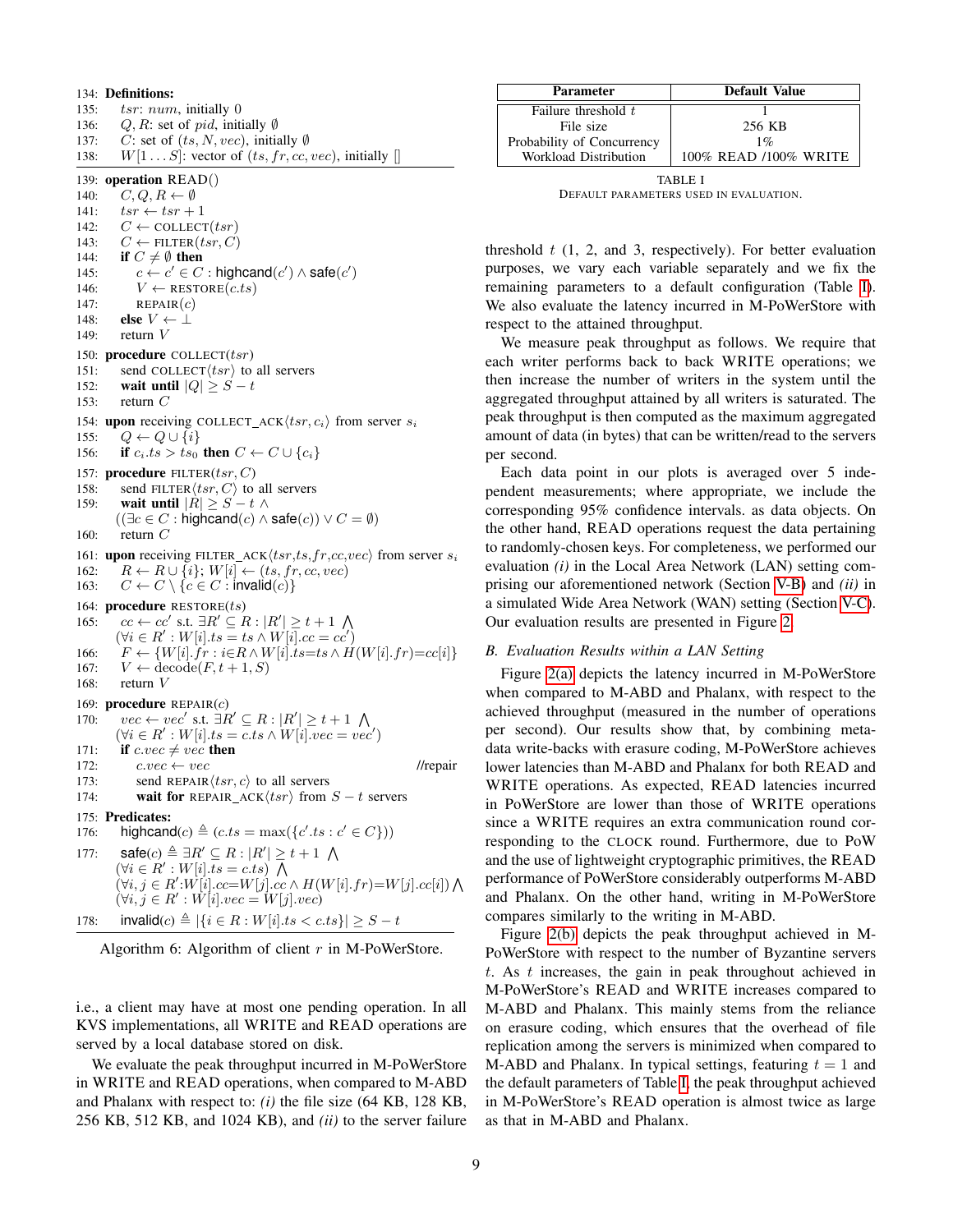<span id="page-9-3"></span>

<span id="page-9-5"></span>Fig. 2. Evaluation Results. Data points are averaged over 5 independent runs; where appropriate, we include the corresponding 95% confidence intervals.

In Figure [2\(c\),](#page-9-5) we measure the peak throughout achieved in M-PoWerStore with respect to the file size. Our findings clearly show that as the file size increases, the performance gain of M-PoWerStore compared to M-ABD and Phalanx becomes considerable. For example, when the file size is 1 MB, the peak throughput of READ and WRITE operations in M-PoWerStore approaches the (network-limited) bounds of 50 MB/s<sup>[2](#page-9-6)</sup> and 45 MB/s, respectively.

# <span id="page-9-1"></span>*C. Evaluation Results within a Simulated WAN Setting*

We now proceed to evaluate the performance of M-PoWerStore when deployed in WAN settings. For that purpose, we rely on a 100 Mbps switch to bridge the network outlined in Section [V-A](#page-7-2) and we rely on NetEm [\[41\]](#page-11-33) to emulate the packet delay variance specific to WANs. More specifically, we add a Pareto distribution to our links, with a mean of 20 ms and a variance of 4 ms.

We then measure the latency incurred in M-PoWerStore in the emulated WAN setting. Our measurement results (Fig<span id="page-9-7"></span><span id="page-9-4"></span><span id="page-9-2"></span>ure  $2(d)$ ) confirm our previous analysis conducted in the LAN scenario and demonstrate the superior performance of M-PoWerStore compared to M-ABD and Phalanx in realistic settings. Here, we point out that the performance of M-PoWerStore incurred in both READ and WRITE operations does not deteriorate as the number of Byzantine servers in the system increases. This is mainly due to the reliance on erasure coding. In fact, the overhead of transmitting an erasure-coded file F to the  $3t+1$  servers, with a reconstruction threshold of  $t+1$  is given by  $\frac{3t+1}{t+1}$  | F|. It is easy to see that, as t increases, this overhead is asymptotically increases towards  $3|F|$ .

# VI. RELATED WORK

<span id="page-9-0"></span>A seminal crash-tolerant *robust linearizable* read/write storage implementation assuming a majority of correct processes was presented in [\[6\]](#page-11-10). In the original single-writer variant of [\[6\]](#page-11-10), read operations always take 2 rounds between a client and servers with *data* write-backs in the second round. On the other hand all write operations complete in a single round; in the multi-writer variant [\[35\]](#page-11-34), the second write round is necessary. Server state modifications by readers introduced by [\[6\]](#page-11-10) are

<span id="page-9-6"></span><sup>2</sup>Note that an effective peak throughout of 50MB/s in M-PoWerStore reflects an actual throughput of almost 820 Mbps when  $t = 1$ .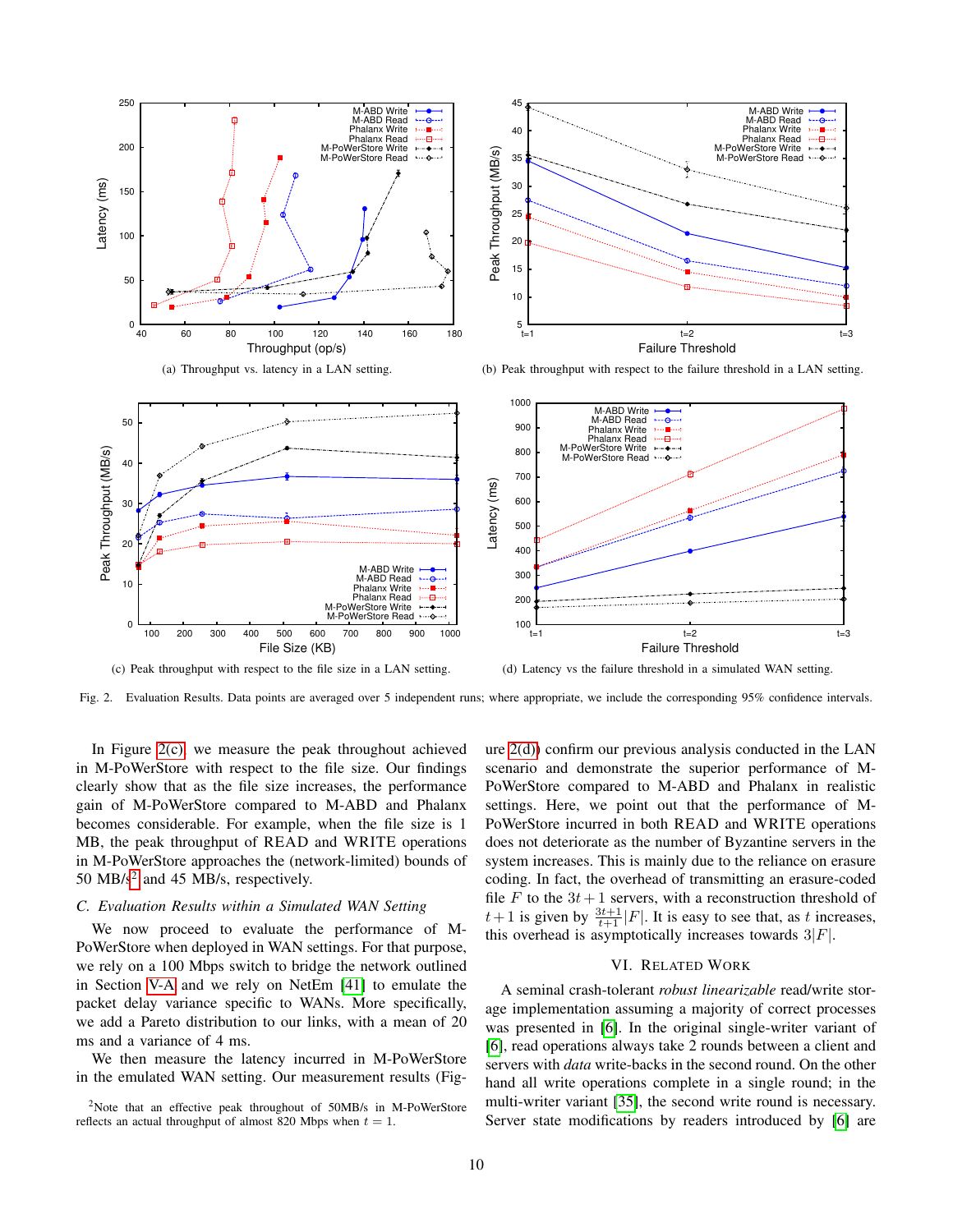unavoidable; namely, [\[16\]](#page-11-30) showed a  $t + 1$  lower bound on the number of servers that a reader has to modify in any wait-free linearizable storage. However, robust storage implementations differ in the strategy employed by readers: in some protocols readers write-back data (e.g., [\[4\]](#page-11-27), [\[6\]](#page-11-10), [\[14\]](#page-11-35), [\[18\]](#page-11-26), [\[22\]](#page-11-4), [\[39\]](#page-11-19)) whereas in others readers only write metadata to servers (e.g., [\[10\]](#page-11-36), [\[15\]](#page-11-16), [\[16\]](#page-11-30)).

The only two asynchronous storage protocols that feature *metadata write-backs* are multi-writer crash-tolerant protocols of [\[16\]](#page-11-30) and [\[10\]](#page-11-36) that are both also linearizable, wait-free and optimally resilient. The read/write protocol of [\[16\]](#page-11-30) fails to achieve optimal latency featuring 3-round writes and reads. Vivace [\[10\]](#page-11-36) is a key-value storage system tailored for WANs (geo-replication); it features 3-round reads and 2-round writes, saving on a communication round by relying on synchronized clocks (NTP, GPS), which are used as counters. In comparison, PoWerStore features optimal latency without synchronized clocks and is the first protocol to implement metadata writebacks while tolerating Byzantine failures.

Data write-backs are also not needed in case of *fast* robust storage implementations that feature single round reads and writes [\[15\]](#page-11-16). Namely, [\[15\]](#page-11-16) presents fast single-writer crashtolerant and BFT storage implementations in which readers only write metadata *while* reading data in the single round of read and hence, without any write-back. However, fast implementations are fundamentally limited and cannot be optimally resilient, since the number of required servers is inherently linear in number of readers [\[15\]](#page-11-16). The limitation on the number of readers of [\[15\]](#page-11-16) was relaxed in [\[18\]](#page-11-26), where a single-writer crash-tolerant robust linearizable storage implementation was presented, in which most of the reads complete in a single round, yet a fraction of reads is permitted to be "slow" and complete in 2 rounds.

Clearly, most BFT storage implementations have been focusing on using as few servers as possible, ideally  $3t+1$ , which defines optimal resilience in the Byzantine model [\[40\]](#page-11-12). This is achieved by Phalanx [\[39\]](#page-11-19), a BFT variant of [\[6\]](#page-11-10). Phalanx uses digital signatures, i.e., *self-verifying data*, to port [\[6\]](#page-11-10) to the Byzantine model, maintaining the latency of [\[6\]](#page-11-10), as well as its data write-backs. However, since digital signatures introduce considerable overhead [\[37\]](#page-11-37), [\[42\]](#page-11-38), research attention has shifted from protocols that employ self-verifying data [\[9\]](#page-11-39), [\[34\]](#page-11-17), [\[38\]](#page-11-40), [\[39\]](#page-11-19) to protocols that feature lightweight authentication, or no data authentication at all (unauthenticated model).

In the unauthenticated model, [\[3\]](#page-11-41) ruled out the existence of optimally resilient robust Byzantine fault-tolerant storage implementation where all write operations finish after a single communication round. This explained the previous difficulties in reaching optimal resilience in unauthenticated BFT storage implementations where several protocols have used  $4t + 1$ servers [\[7\]](#page-11-18), [\[19\]](#page-11-42). Furthermore, [\[14\]](#page-11-35) showed the impossibility of reading from a robust optimally resilient linearizable storage in two communication rounds; in addition, if WRITE operations perform a constant number of rounds, even reading in three rounds is impossible [\[14\]](#page-11-35). These results imply that the optimal latency of a robust optimally resilient and linearizable BFT storage in the unauthenticated model is 2 rounds for writes and 4 rounds for reads, even in the single writer case. This can be achieved by the regular-to-linearizable transformation of the regular [\[31\]](#page-11-9) storage protocol of [\[21\]](#page-11-43). Hence, it is not surprising that other robust BFT storage protocols in the unauthenticated model focused on optimizing common-case latency with either an unbounded number of read rounds in the worst case [\[20\]](#page-11-44), [\[22\]](#page-11-4) or a number of read rounds dependent on the number of faulty processes  $t$  [\[4\]](#page-11-27), [\[40\]](#page-11-12).

Clearly, there is a big gap between storage protocols that use self-verifying data and those that assume no authentication. Loft [\[24\]](#page-11-5) aims at bridging this gap and implements erasurecoded optimally resilient linearizable storage while optimizing the failure-free case. Loft uses homomorphic fingerprints and MACs; it features 3-round wait-free writes, but reads are based on data write-backs and are only obstruction-free [\[26\]](#page-11-45), i.e., the number of read rounds is unbounded in case of read/write concurrency. Similarly, our *Proofs of Writing* (PoW) incorporate lightweight authentication that is, however, sufficient to achieve optimal latency and to facilitate metadata writebacks. We find PoW to be a fundamental improvement in the light of BFT storage implementations that explicitly renounce linearizability in favor of weaker regularity due to the high cost of data write-backs [\[8\]](#page-11-46).

## VII. CONCLUDING REMARKS

<span id="page-10-0"></span>In this paper, we presented PoWerStore, the first efficient robust storage protocol that achieves optimal latency, measured in maximum (worst-case) number of communication rounds between a client and storage servers, without resorting to digital signatures. We also separately presented a multi-writer variant of our protocol called M-PoWerStore. The *efficiency* of our proposals stems from combining *lightweight cryptography*, *erasure coding* and *metadata writebacks*, where readers writeback only metadata to achieve linearizability. While robust BFTs have been often criticized for being prohibitively inefficient, our findings suggest that efficient and robust BFTs can be realized in practice by relying on lightweight cryptographic primitives without compromising *worst-case* performance.

At the heart of both PoWerStore and M-PoWerStore protocols are *Proofs of Writing (PoW)*: a novel storage technique inspired by commitment schemes in the flavor of [\[23\]](#page-11-14), that enables PoWerStore to write and read in 2 rounds in case of the single-writer PoWerStore which we show optimal. Similarly, by relying on PoW, M-PoWerStore features 3-round writes/reads where the third read round is only invoked under active attacks. Finally, we demonstrated M-PoWerStore's superior performance compared to existing crash and Byzantinetolerant atomic storage implementations.

We point out that our protocols assume unbounded storage capacity to maintain a version history of the various updates performed by the writers in the system. We argue, however, that this limitation is not particular to our proposals and is inherent to all solutions that rely on erasure-coded data [\[46\]](#page-11-47). Note that prior studies have demonstrated that it takes several weeks to exhaust the capacity of versioning systems [\[47\]](#page-11-48); in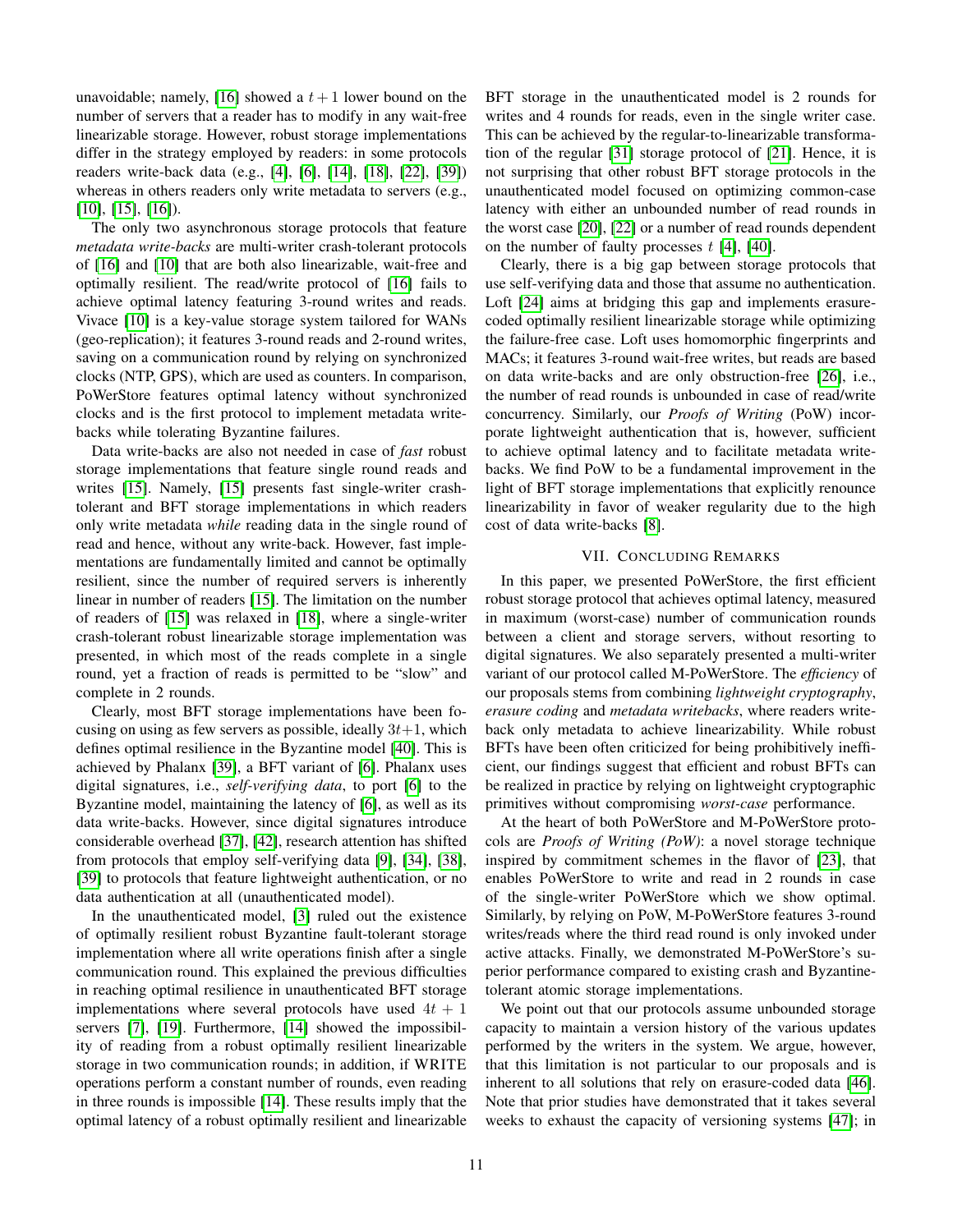case the storage capacity is bounded, the servers can rely on efficient garbage collection mechanisms [\[19\]](#page-11-42) to avoid possible exhaustion of the storage system.

#### **REFERENCES**

- <span id="page-11-32"></span>[1] Jerasure. [https://github.com/tsuraan/Jerasure,](https://github.com/tsuraan/Jerasure) 2008.
- <span id="page-11-31"></span>[2] The Neko Project. [http://ddsg.jaist.ac.jp/neko/,](http://ddsg.jaist.ac.jp/neko/) 2009.
- <span id="page-11-41"></span>[3] Ittai Abraham, Gregory Chockler, Idit Keidar, and Dahlia Malkhi. Byzantine Disk Paxos: Optimal Resilience with Byzantine Shared Memory. *Distributed Computing*, 18(5):387–408, 2006.
- <span id="page-11-27"></span>[4] Amitanand S. Aiyer, Lorenzo Alvisi, and Rida A. Bazzi. Bounded Waitfree Implementation of Optimally Resilient Byzantine Storage Without (Unproven) Cryptographic Assumptions. In *Proceedings of DISC*, 2007.
- <span id="page-11-0"></span>[5] Yair Amir, Brian A. Coan, Jonathan Kirsch, and John Lane. Prime: Byzantine replication under attack. *IEEE Trans. Dependable Sec. Comput.*, 8(4):564–577, 2011.
- <span id="page-11-10"></span>[6] Hagit Attiya, Amotz Bar-Noy, and Danny Dolev. Sharing Memory Robustly in Message-Passing Systems. *J. ACM*, 42:124–142, January 1995.
- <span id="page-11-18"></span>[7] Rida A. Bazzi and Yin Ding. Non-skipping Timestamps for Byzantine Data Storage Systems. In *Proceedings of DISC*, pages 405–419, 2004.
- <span id="page-11-46"></span>[8] Alysson Neves Bessani, Miguel P. Correia, Bruno Quaresma, Fernando André, and Paulo Sousa. Depsky: dependable and secure storage in a cloud-of-clouds. In *Proceedings of EuroSys*, pages 31–46, 2011.
- <span id="page-11-39"></span>[9] Christian Cachin and Stefano Tessaro. Optimal Resilience for Erasure-Coded Byzantine Distributed Storage. In *Proceedings of DSN*, pages 115–124, 2006.
- <span id="page-11-36"></span>[10] Brian Cho and Marcos K. Aguilera. Surviving congestion in geodistributed storage systems. In *Proceedings of USENIX ATC*, pages 40–40, 2012.
- <span id="page-11-20"></span>[11] Gregory Chockler, Rachid Guerraoui, Idit Keidar, and Marko Vukolić. Reliable distributed storage. *IEEE Computer*, 42(4):60–67, 2009.
- <span id="page-11-21"></span>[12] Gregory Chockler, Dahlia Malkhi, and Danny Doley. Future directions in distributed computing. chapter A data-centric approach for scalable state machine replication, pages 159–163. 2003.
- <span id="page-11-1"></span>[13] Allen Clement, Edmund L. Wong, Lorenzo Alvisi, Michael Dahlin, and Mirco Marchetti. Making byzantine fault tolerant systems tolerate byzantine faults. In *Proceedings of NSDI*, pages 153–168, 2009.
- <span id="page-11-35"></span>[14] Dan Dobre, Rachid Guerraoui, Matthias Majuntke, Neeraj Suri, and Marko Vukolic. The Complexity of Robust Atomic Storage. In ´ *Proceedings of PODC*, pages 59–68, 2011.
- <span id="page-11-16"></span>[15] Partha Dutta, Rachid Guerraoui, Ron R. Levy, and Marko Vukolić. Fast Access to Distributed Atomic Memory. *SIAM J. Comput.*, 39:3752– 3783, December 2010.
- <span id="page-11-30"></span>[16] Rui Fan and Nancy Lynch. Efficient Replication of Large Data Objects. In *Proceedings of DISC*, pages 75–91, 2003.
- <span id="page-11-7"></span>[17] Rui Garcia, Rodrigo Rodrigues, and Nuno M. Preguiça. Efficient middleware for byzantine fault tolerant database replication. In *Proceedings of EuroSys*, pages 107–122, 2011.
- <span id="page-11-26"></span>[18] Chryssis Georgiou, Nicolas C. Nicolaou, and Alexander A. Shvartsman. Fault-tolerant Semifast Implementations of Atomic Read/Write Registers. *J. Parallel Distrib. Comput.*, 69(1):62–79, January 2009.
- <span id="page-11-42"></span>[19] Garth R. Goodson, Jay J. Wylie, Gregory R. Ganger, and Michael K. Reiter. Efficient Byzantine-Tolerant Erasure-Coded Storage. In *Proceedings of DSN*, 2004.
- <span id="page-11-44"></span>[20] Rachid Guerraoui, Ron R. Levy, and Marko Vukolic. Lucky Read/Write Access to Robust Atomic Storage. In *Proceedings of DSN*, pages 125– 136, 2006.
- <span id="page-11-43"></span>[21] Rachid Guerraoui and Marko Vukolić. How Fast Can a Very Robust Read Be? In *Proceedings of PODC*, pages 248–257, 2006.
- <span id="page-11-4"></span>[22] Rachid Guerraoui and Marko Vukolić. *Distributed Computing*, 23(1):1–42, 2010.
- <span id="page-11-14"></span>[23] Shai Halevi and Silvio Micali. Practical and provably-secure commitment schemes from collision-free hashing. In *Proceedings of CRYPTO*, pages 201–215, 1996.
- <span id="page-11-5"></span>[24] James Hendricks, Gregory R. Ganger, and Michael K. Reiter. Lowoverhead Byzantine fault-tolerant storage. In *Proceedings of SOSP*, pages 73–86, 2007.
- <span id="page-11-11"></span>[25] Maurice Herlihy. Wait-Free Synchronization. *ACM Trans. Program. Lang. Syst.*, 13(1), 1991.
- <span id="page-11-45"></span>[26] Maurice Herlihy, Victor Luchangco, and Mark Moir. Obstruction-Free Synchronization: Double-Ended Queues as an Example. In *Proceedings of ICDCS*, 2003.
- <span id="page-11-13"></span>[27] Maurice P. Herlihy and Jeannette M. Wing. Linearizability: A Correctness Condition for Concurrent Objects. *ACM Trans. Program. Lang. Syst.*, 12(3), 1990.
- <span id="page-11-25"></span>[28] Prasad Jayanti, Tushar Deepak Chandra, and Sam Toueg. Fault-tolerant Wait-free Shared Objects. *J. ACM*, 45(3), 1998.
- <span id="page-11-6"></span>[29] Ramakrishna Kotla, Lorenzo Alvisi, Michael Dahlin, Allen Clement, and Edmund L. Wong. Zyzzyva: Speculative Byzantine fault tolerance. *ACM Trans. Comput. Syst.*, 27(4), 2009.
- <span id="page-11-3"></span>[30] Petr Kuznetsov and Rodrigo Rodrigues. Bftw<sup>3</sup>: Why? When? Where? workshop on the theory and practice of Byzantine fault tolerance. *SIGACT News*, 40(4):82–86, 2009.
- <span id="page-11-9"></span>[31] Leslie Lamport. On Interprocess Communication. *Distributed Computing*, 1(2):77–101, 1986.
- <span id="page-11-24"></span>[32] Leslie Lamport, Robert E. Shostak, and Marshall C. Pease. The byzantine generals problem. *ACM Trans. Program. Lang. Syst.*, 4(3):382–401, 1982.
- <span id="page-11-28"></span>[33] Harry C. Li, Allen Clement, Amitanand S. Aiyer, and Lorenzo Alvisi. The Paxos Register. In *Proceedings of SRDS*, pages 114–126, 2007.
- <span id="page-11-17"></span>[34] Barbara Liskov and Rodrigo Rodrigues. Tolerating Byzantine Faulty Clients in a Quorum System. In *Proceedings of ICDCS*, 2006.
- <span id="page-11-34"></span>[35] Nancy A. Lynch and Alexander A. Shvartsman. RAMBO: A Reconfigurable Atomic Memory Service for Dynamic Networks. In *Proceedings of DISC*, pages 173–190, 2002.
- <span id="page-11-29"></span>[36] Nancy A. Lynch and Mark R. Tuttle. An introduction to input/output automata. *CWI Quarterly*, 2:219–246, 1989.
- <span id="page-11-37"></span>[37] Dahlia Malkhi and Michael K. Reiter. A High-Throughput Secure Reliable Multicast Protocol. *J. Comput. Secur.*, 5(2):113–127, March 1997.
- <span id="page-11-40"></span>[38] Dahlia Malkhi and Michael K. Reiter. Byzantine Quorum Systems. *Distributed Computing*, 11(4):203–213, 1998.
- <span id="page-11-19"></span>[39] Dahlia Malkhi and Michael K. Reiter. Secure and Scalable Replication in Phalanx. In *Proceedings of SRDS*, pages 51–58, 1998.
- <span id="page-11-12"></span>[40] Jean-Philippe Martin, Lorenzo Alvisi, and Michael Dahlin. Minimal Byzantine Storage. In *Proceedings of DISC*, pages 311–325, 2002.
- <span id="page-11-33"></span>[41] NetEm. NetEm, the Linux Foundation. Website, 2009. Available online at [http://www.linuxfoundation.org/collaborate/workgroups/](http://www.linuxfoundation.org/collaborate/workgroups/networking/netem) [networking/netem.](http://www.linuxfoundation.org/collaborate/workgroups/networking/netem)
- <span id="page-11-38"></span>[42] Michael K. Reiter. Secure Agreement Protocols: Reliable and Atomic Group Multicast in Rampart. In *Proceedings of CCS*, pages 68–80, 1994.
- <span id="page-11-15"></span>[43] Adi Shamir. How to Share a Secret. *Commun. ACM*, 22(11):612–613, November 1979.
- <span id="page-11-22"></span>[44] Alexander Shraer, Jean-Philippe Martin, Dahlia Malkhi, and Idit Keidar. Data-centric reconfiguration with network-attached disks. In *Proceedings of LADIS*, pages 22–26, 2010.
- <span id="page-11-2"></span>[45] Atul Singh, Tathagata Das, Petros Maniatis, Peter Druschel, and Timothy Roscoe. Bft protocols under fire. In *Proceedings of NSDI*, pages 189– 204, 2008.
- <span id="page-11-47"></span>[46] Craig A. N. Soules, Garth R. Goodson, John D. Strunk, and Gregory R. Ganger. Metadata efficiency in versioning file systems. In *Proceedings of FAST*, pages 43–58, 2003.
- <span id="page-11-48"></span>[47] John D. Strunk, Garth R. Goodson, Michael L. Scheinholtz, Craig A. N. Soules, and Gregory R. Ganger. Self-securing storage: protecting data in compromised system. In *Proceedings of OSDI*, pages 12–12, 2000.
- <span id="page-11-8"></span>[48] Giuliana Santos Veronese, Miguel Correia, Alysson Neves Bessani, Lau Cheuk Lung, and Paulo Veríssimo. Efficient byzantine faulttolerance. *IEEE Trans. Computers*, 62(1):16–30, 2013.
- <span id="page-11-23"></span>[49] Sue-Hwey Wu, Scott A. Smolka, and Eugene W. Stark. Composition and behaviors of probabilistic i/o automata. In *Proceedings of CONCUR*, CONCUR '94, pages 513–528, 1994.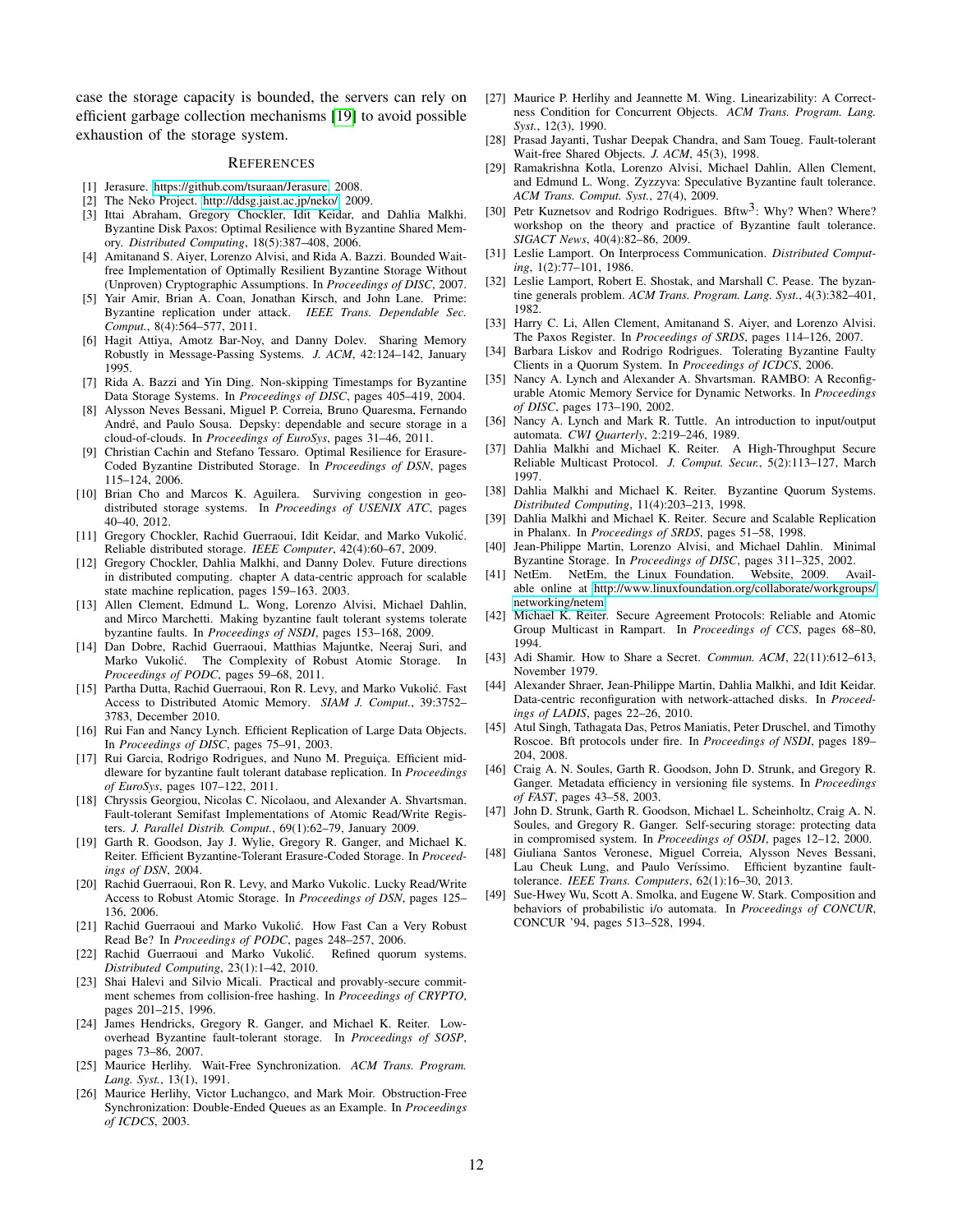## APPENDIX

## *A. Correctness of PoWerStore*

<span id="page-12-0"></span>Definition A.1 (Valid candidate). *A candidate* c *is* valid *if* valid(c) *holds at some correct server.*

Definition A.2 (Timestamps of operations). *A* READ *operation* rd *by a correct reader has timestamp* ts *iff the reader in* rd *selected* c *in line [55](#page-4-2) such that* c.ts = ts*. A* WRITE *operation* wr *has timestamp* ts *iff the writer increments its timestamp to* ts *in line [4.](#page-2-2)*

<span id="page-12-3"></span>Lemma A.3 (Validity). *Let* rd *be a completed* READ *by a correct reader. If rd returns value*  $V \neq \perp$  *then* V *was written.* 

**Proof:** We show that if  $V$  is the value decoded in line [76,](#page-4-3) then  $V$  was indeed written. To show this, we argue that the fragments used to decode V were written. Note that prior to decoding  $V$  from a set of fragments, the reader establishes the correctness of each fragment as follows. First, in line [74,](#page-4-4) the reader chooses a cross-checksum that was received from  $t + 1$ servers. Since one of these servers is correct, the chosen crosschecksum was indeed written. Secondly, the reader checks in line [75](#page-4-5) that each of the  $t + 1$  fragments used to decode V hashes to the corresponding entry in the cross-checksum. By the collision-resistance of  $H$ , all fragments that pass this check were indeed written. Therefore, if  $V$  is the value decoded from these fragments, we conclude that  $V$  was written.  $\Box$ 

<span id="page-12-1"></span>Lemma A.4 (Proofs of Writing). *If* c *is a valid candidate, then there exists a set*  $Q$  *of*  $t + 1$  *correct servers such that each server*  $s_i \in Q$  *changed*  $Hist[c.ts]$  *to*  $(fr_i, cc, H(c.N))$ *.* 

**Proof:** If c is valid, then by Definition [A.1,](#page-12-0) valid $(c)$  is true at some correct server  $s_j$ . Hence,  $H(c.N) = Hist[c.ts]$ .  $N_H$ holds at  $s_i$ . By the pre-image resistance of H, no computationally bounded adversary can acquire  $c.N$  from the sole knowledge of  $H(c.N)$ . Hence, c.N stems from the writer in a WRITE operation  $wr$  with timestamp  $c.ts$ . By Algorithm [1,](#page-2-0) line [8,](#page-2-3) the value of  $c.N$  is revealed after the STORE phase in wr completed. Hence, there exists a set  $Q$  of  $t + 1$  correct servers such that each server  $s_i \in Q$  changed  $Hist[c.ts]$  to  $(fr_i, cc, H(c.N)).$  $\Box$ 

<span id="page-12-2"></span>Lemma A.5 (No exclusion). *Let* c *be a valid candidate and let* rd *be a* READ *by a correct reader that includes* c *in* C *during* COLLECT*. Then* c *is never excluded from* C*.*

<span id="page-12-4"></span>**Proof:** As  $c$  is valid, by Lemma [A.4](#page-12-1) a there exists a set  $Q$ of  $t + 1$  correct servers such that each server  $s_i \in Q$  changed  $Hist[c.ts]$  to  $(*, *, H(c.N))$ . Hence, valid $(c)$  is true at every server in  $Q$ . Thus, no server in  $Q$  replies with a timestamp  $ts < c.ts$  in line [41.](#page-3-3) Therefore, at most  $S - t - 1 = 2t$ timestamps received by the reader in the FILTER phase are lower than  $c.ts$ , and so  $c$  is never excluded from  $C$ .  $\Box$ 

Lemma A.6 (READ/WRITE Atomicity). *Let* rd *be a completed* READ *by a correct reader. If* rd *follows some complete*  $WRITE(V)$ *, then rd does not return a value older than* V.

**Proof:** If ts is the timestamp of  $WRITE(V)$ , it is sufficient to show that the timestamp of  $rd$  is not lower than ts. To prove this, we show that  $\exists c' \in C$  such that *(i)*  $c'.ts \ge ts$  and *(ii)*  $c'$ is never excluded from C.

By the time WRITE $(V)$  completes,  $t+1$  correct servers hold in  $lc$  a candidate whose timestamp is  $ts$  or greater. According to lines [26,](#page-3-4) [31](#page-3-5) of Algorithm [2,](#page-3-1) a correct server never changes  $lc$  to a candidate with a lower timestamp. Hence, when  $rd$  is invoked,  $t + 1$  correct servers hold candidates with timestamp  $ts$  or greater in  $lc$ . Hence, during the COLLECT phase in  $rd$ , some candidate received from a correct server with timestamp ts or greater is inserted in  $C$ . Such a candidate is necessarily valid because either the server received it directly from the writer, or the server checked its integrity in line [30.](#page-3-6) Let  $c'$ be the valid candidate with the highest timestamp in C. Then by Lemma [A.5,](#page-12-2)  $c'$  is never excluded from C. By line [55,](#page-4-2) no candidate c such that  $c.ts < c' .ts$  is selected. Since  $c' .ts \geq ts$ , no candidate with a timestamp lower than ts is selected in rd.  $\Box$ 

<span id="page-12-5"></span>Lemma A.7 (READ atomicity). Let rd and rd<sup>1</sup> be two completed read operations by correct readers. If rd' follows rd *that returns* V, then rd' does not return a value older than V *.*

**Proof:** If  $c$  is the candidate selected in  $rd$ , it is sufficient to show that the timestamp of  $rd'$  is not lower than c.ts. We argue that C contains a candidate  $c'$  such that *(i)*  $c'.ts \geq c.ts$ and *(ii)*  $c'$  is never excluded from  $C$ .

By the time rd completes,  $t + 1$  correct servers hold c in  $LC$ . As  $c$  was selected in  $rd$  in line [55,](#page-4-2) some correct server asserted that  $c$  is valid in line [30.](#page-3-6) According to Algorithm [2,](#page-3-1) if a correct server excludes c from  $LC$  in line [32,](#page-3-7) then the server changed  $lc$  to a valid candidate with timestamp  $c.ts$  or greater in line [31.](#page-3-5) Consequently,  $t + 1$  correct servers hold in  $LC \cup \{lc\}$  a valid candidate with timestamp c.ts or greater. As such, during COLLECT in  $rd'$ , a valid candidate  $c'$  such that  $c'.ts \geq c.ts$  is included in C, and by Lemma [A.5,](#page-12-2)  $c'$  is never excluded from  $C$ . By line [55,](#page-4-2) no candidate with a timestamp lower than  $c'.ts$  is selected. Since  $c'.ts \geq c.ts$ , no candidate with a timestamp lower than  $c.ts$  is selected in  $rd'$ .  $\Box$ 

Theorem A.8 (Atomicity). *Algorithms [1,](#page-2-0) [2](#page-3-1) and [3](#page-4-0) are atomic.*

Proof: This proof follows directly from Lemmas [A.3](#page-12-3) [A.6](#page-12-4) [A.7.](#page-12-5)  $\Box$ 

We now proceed to proving wait-freedom.

Theorem A.9 (Wait-freedom). *Algorithms [1,](#page-2-0) [2](#page-3-1) and [3](#page-4-0) are wait-free.*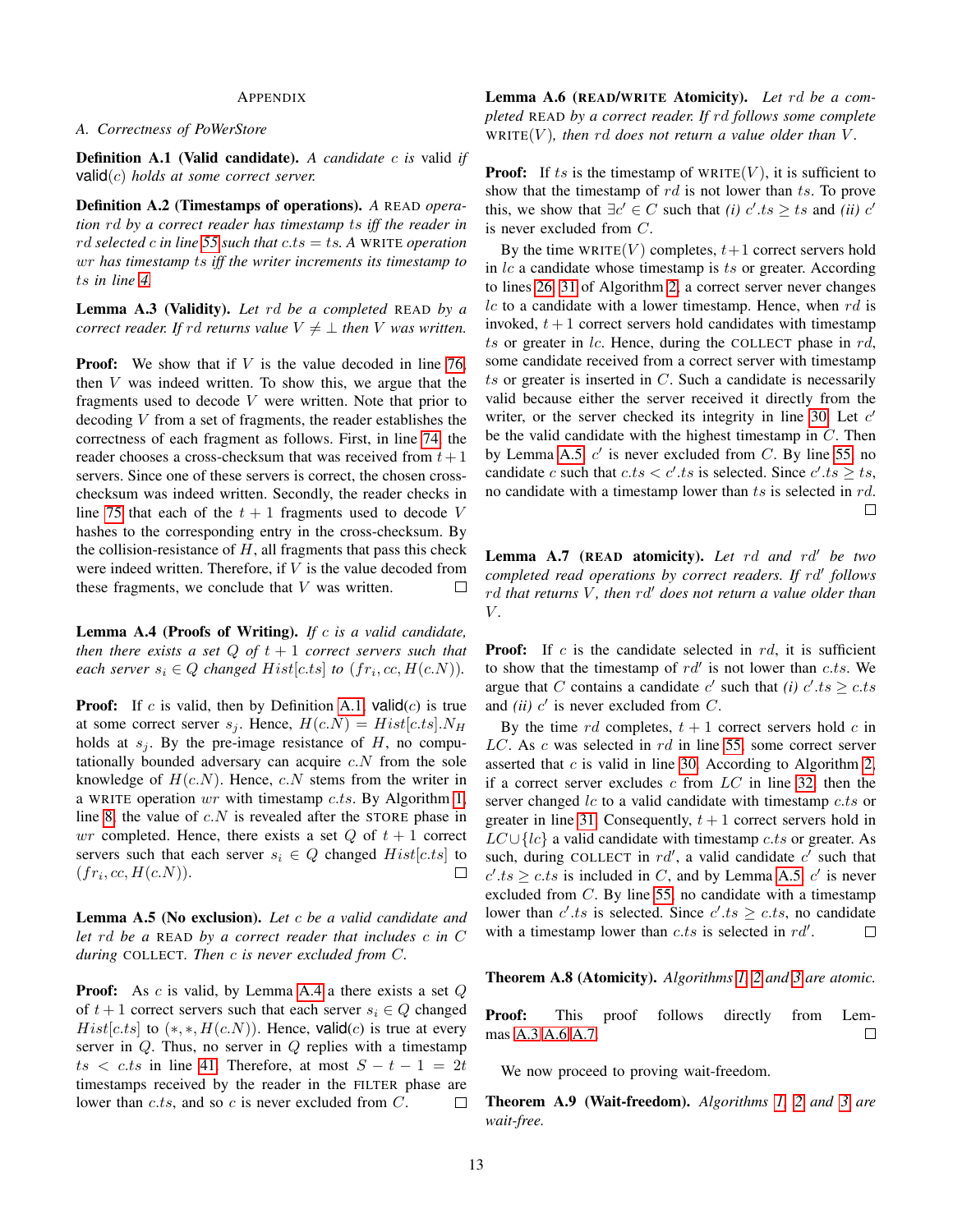**Proof:** We show that no operation invoked by a correct client ever blocks. The wait-freedom argument of the WRITE is straightforward; in every phase, the writer awaits acks from the least number S−t of correct servers. The same argument holds for the COLLECT phase of the READ. Hence, in the remainder of the proof, we show that no READ blocks in the FILTER phase. By contradiction, consider a READ  $rd$  by reader r that blocks during the FILTER phase after receiving FILTER ACK messages from all correct servers. We distinguish two cases: (Case 1)  $C$  includes a valid candidate and (Case 2)  $C$  includes no valid candidate.

- Case 1: Let  $c$  be the highest valid candidate included in C. We show that highcand(c)  $\wedge$  safe(c) holds. Since c is valid, by Lemma [A.4,](#page-12-1) there exists a set  $Q$  of  $t + 1$ correct servers such that each server  $s_i \in Q$  changed  $Hist[c.ts]$  to  $(fr_i, cc, H(c.N))$ . Thus, during the FILTER phase, valid $(c)$  holds at every server in  $Q$ . As no valid candidate in C has a higher timestamp than c, *(i)* all servers  $s_i \in Q$  (at least  $t + 1$ ) responded with timestamp  $c.ts$ , corresponding erasure coded fragment  $fr_i$ , crosschecksum cc in line [41](#page-3-3) and *(ii)* all correct servers (at least  $S - t$ ) responded with timestamps at most c.ts. By *(i)*, *c* is safe. By *(ii)*, every  $c' \in C$  such that  $c'.ts > c.ts$ became invalid and was excluded from  $C$ , implying that  $c$  is highcand.
- Case 2: Here, we show that  $C = \emptyset$ . As none of the candidates in  $C$  is valid, during the FILTER phase, the integrity check in line [30](#page-3-6) failed for every candidate in C at all correct servers. Hence, at least  $S - t$  servers responded with timestamp  $ts_0$ . Since  $ts_0$  is lower than any candidate timestamp, all candidates were classified as invalid and were excluded from C.

Theorem A.10 (Latency). *Algorithms [1,](#page-2-0) [2](#page-3-1) and [3](#page-4-0) feature a latency of* two *communication rounds for the* WRITE *and* two *for the* READ*.*

Proof: By Algorithm [1,](#page-2-0) the WRITE completes after two phases, STORE and COMPLETE, each taking one communication round. By Algorithm [3,](#page-4-0) the READ completes after two phases, COLLECT and FILTER, each incurring one communication round.  $\Box$ 

## *B. Correctness of M-PoWerStore*

<span id="page-13-0"></span>Definition A.11 (Valid candidate). *A candidate c is valid iff* valid(c) *is true at some correct server.*

Definition A.12 (Timestamps of operations). *A* READ *operation* rd *by a non-malicious reader has timestamp* ts *iff the reader in rd selected* c *in line* [145](#page-8-5) *such that*  $c$ *ts* = ts. *A* WRITE *operation* wr *has timestamp* ts *iff the* CLOCK *procedure in* wr *returned* ts *in line [87.](#page-6-1)*

<span id="page-13-3"></span>Lemma A.13 (Validity). *Let* rd *be a completed* READ *by a correct reader. If*  $rd$  *returns value*  $V \neq \bot$  *then*  $V$  *was written.*  **Proof:** We show that if  $V$  is the value decoded in line [167,](#page-8-6) then  $V$  was indeed written. To show this, we argue that the fragments used to decode V were written. Note that prior to decoding  $V$  from a set of fragments, the reader establishes the correctness of each fragment as follows. First, in line [165,](#page-8-7) the reader chooses a cross-checksum that was received from  $t + 1$ servers. Since one of these servers is correct, the chosen crosschecksum was indeed written. Secondly, the reader checks in line [166](#page-8-8) that each of the  $t + 1$  fragments used to decode V hashes to the corresponding entry in the cross-checksum. By the collision-resistance of  $H$ , all fragments that pass this check were indeed written. Therefore, if V is the value decoded from these fragments, we conclude that  $V$  was written.  $\Box$ 

<span id="page-13-4"></span>Lemma A.14 (WRITE atomicity). *Let* op *be a completed operation by a correct client and let* wr *be a completed* WRITE *such that* op *precedes* wr*. If* tsop *and* tswr *are the timestamps of op and wr respectively, then*  $ts_{wr} > ts_{op}$ .

**Proof:** By the time *op* completes,  $t+1$  correct servers hold in lc a candidate whose timestamp is  $ts_{op}$  or greater. According to lines [117,](#page-7-3) [124,](#page-7-4) [129](#page-7-5) of Algorithm [5,](#page-7-1) a correct server never updates lc with a candidate that has a lower timestamp. Hence, the writer in wr obtains from the CLOCK procedure a timestamp that is greater or equal to  $ts_{op}$  from some correct server  $s_i$ . Let c be the candidate held in lc by server  $s_i$ , and let c.ts be the timestamp reported to the writer. We now argue that c.ts is not fabricated. To see why, note that prior to overwriting lc with c in line [124](#page-7-4) (resp. [129\)](#page-7-5), server  $s_i$  checks that c is valid in line [123](#page-7-6) (resp. [129\)](#page-7-5). The valid predicate as defined in line [132](#page-7-7) subsumes an integrity check for  $c.ts$ . Hence,  $c.ts$ passes the integrity check in line [102;](#page-6-2) according to the WRITE algorithm,  $ts_{wr} \ge (c.ts.num + 1, *, *) > c.ts \ge ts_{op}.$  $\Box$ 

<span id="page-13-1"></span>Lemma A.15 (Proofs of Writing). *If* c *is a valid candidate, then there exists a set* Q *of* t+1 *correct servers such that each server*  $s_i \in Q$  *changed*  $Hist[c.ts]$  *to*  $(fr_i, cc, H(c.N), vec)$ *.* 

**Proof:** If c is valid, then by Definition [A.11,](#page-13-0) valid $(c)$  is true at some correct server  $s_j$ . Hence, either  $H(c,N)$  =  $Hist[c.ts]. N_H$  or verify(*c.vec*[*j*], *c.ts*,  $H(c.N), k_j$ ) must hold at  $s_i$ . By the pre-image resistance of  $H$ , no computationally bounded adversary can acquire  $c.N$  from the sole knowledge of  $H(c.N)$ . Hence, c.N stems from some writer in a WRITE operation  $wr$  with timestamp c.ts. By Algorithm [4,](#page-6-0) line [92,](#page-6-3) the value of  $c.N$  is revealed after the STORE round in  $wr$ completed. Hence, there exists a set  $Q$  of  $t + 1$  correct servers such that each server  $s_i \in Q$  changed  $Hist[c.ts]$  to  $(fr_i, cc, H(c.N), vec).$ П

<span id="page-13-2"></span>Lemma A.16 (No exclusion). *Let* c *be a valid candidate and let* rd *be a* READ *by a correct reader that includes* c *in* C *during* COLLECT*. Then* c *is never excluded from* C*.*

**Proof:** As c is valid, by Lemma [A.15](#page-13-1) a there exists a set  $Q$ 

 $\Box$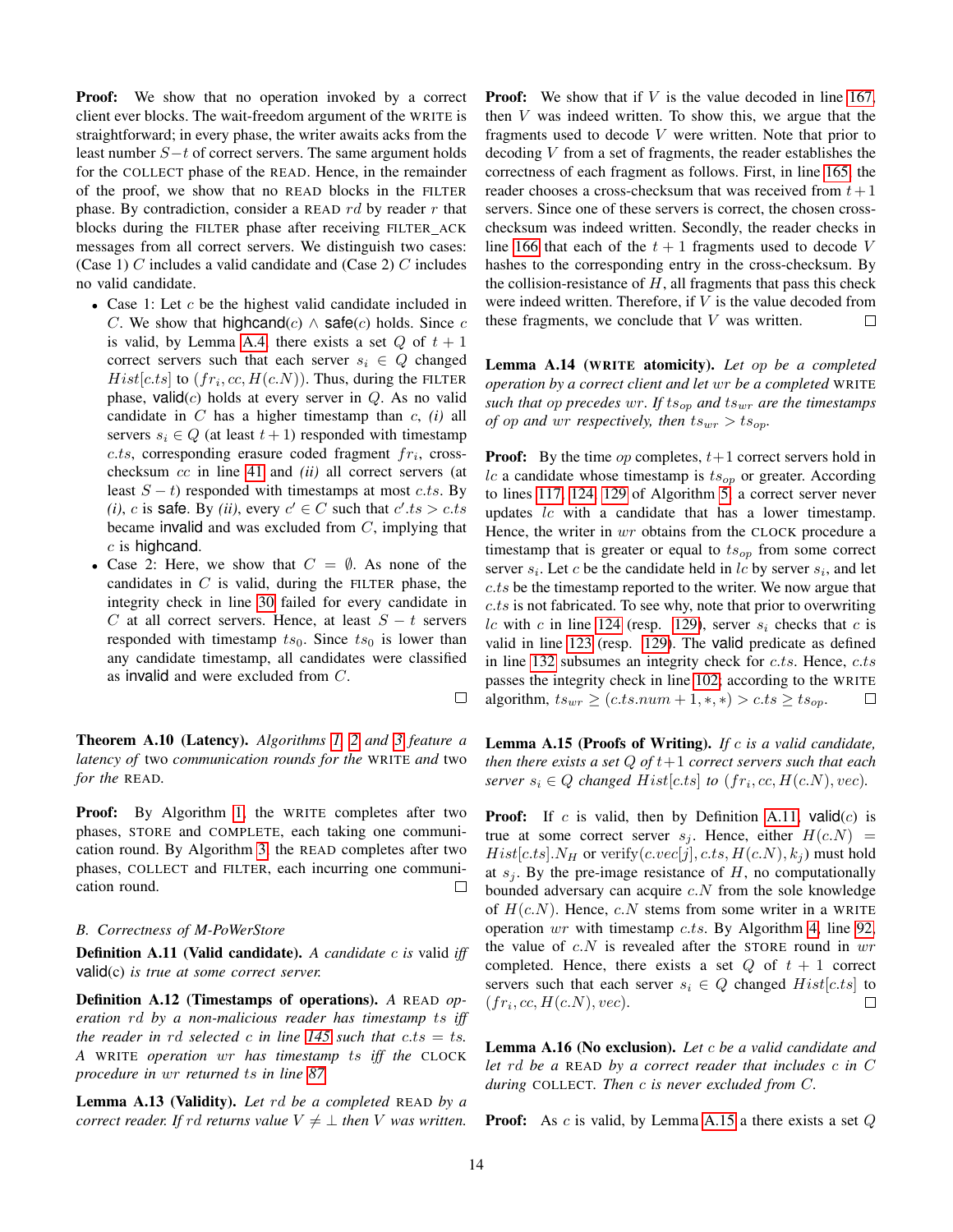of  $t + 1$  correct servers such that each server  $s_i \in Q$  changed  $Hist[c.ts]$  to  $(*, *, H(c.N), vec)$ . Hence, validByHist(c) is true at every server in  $Q$ . Thus, no server in  $Q$  replies with a timestamp  $ts < c.ts$  in line [127.](#page-7-8) Therefore, at most  $S - t - 1 = 2t$  timestamps received by the reader in the FILTER round are lower than  $c.ts$ , and so  $c$  is never excluded from  $C$ .  $\Box$ 

<span id="page-14-0"></span>Lemma A.17 (READ/WRITE Atomicity). *Let* rd *be a completed* READ *by a correct reader. If* rd *follows some complete*  $WRITE(V)$ *, then rd does not return a value older than* V.

**Proof:** If ts is the timestamp of  $WRITE(V)$ , it is sufficient to show that the timestamp of  $rd$  is not lower than  $ts$ . To prove this, we show that  $\exists c' \in C$  such that *(i)*  $c'.ts \geq ts$  and *(ii)*  $c'$ is never excluded from C.

By the time WRITE $(V)$  completes,  $t+1$  correct servers hold in  $lc$  a candidate whose timestamp is  $ts$  or greater. According to lines [117,](#page-7-3) [124,](#page-7-4) [129](#page-7-5) of Algorithm [5,](#page-7-1) a correct server never changes  $lc$  to a candidate with a lower timestamp. Hence, when rd is invoked,  $t+1$  correct servers hold candidates with timestamp ts or greater in  $lc$ . Hence, during COLLECT in  $rd$ , some candidate received from a correct server with timestamp  $ts$  or greater is inserted in  $C$ . Such a candidate is necessarily valid by the integrity checks in lines [123,](#page-7-6) [129.](#page-7-5) Let  $c'$  be the valid candidate with the highest timestamp in  $C$ . Then by Lemma [A.16,](#page-13-2)  $c'$  is never excluded from C. By line [145,](#page-8-5) no candidate c such that  $c.ts < c' .ts$  is selected. Since  $c' .ts \geq ts$ , no candidate with a timestamp lower than  $ts$  is selected in  $rd$ .  $\Box$ 

<span id="page-14-1"></span>**Lemma A.18.** (READ atomicity). Let rd and rd<sup>t</sup> be two *completed read operations by correct readers. If rd' follows* rd that returns V, then rd<sup>1</sup> does not return a value older than V *.*

**Proof:** If  $c$  is the candidate selected in  $rd$ , it is sufficient to show that the timestamp of  $rd'$  is not lower than c.ts. We argue that C contains a candidate  $c'$  such that *(i)*  $c'.ts \geq c.ts$ and *(ii)*  $c'$  is never excluded from  $C$ .

As c is selected in rd in line [145](#page-8-5) only if  $\text{safe}(c)$  holds, some correct server verified the integrity of  $c.ts$  and  $c.N$  in line [125.](#page-7-9) In addition, in REPAIR, the reader in  $rd$  checks the integrity of *c.vec*. We distinguish two cases:

- Case 1: If *c.vec* passes the integrity check in line [171,](#page-8-1) then the integrity of  $c$  has been fully established. Hence, by the time rd completes,  $t + 1$  correct servers validated  $c$  in line [123](#page-7-6) and changed  $lc$  to  $c$  or to a higher valid candidate.
- Case 2: If vector c.vec fails the integrity check in line [171,](#page-8-1) then in REPAIR, c is repaired in line [172](#page-8-2) and subsequently written back to  $t+1$  correct servers. Hence, by the time rd completes,  $t + 1$  correct servers validated  $c$  in line [129](#page-7-5) and changed  $lc$  to  $c$  or to a higher valid candidate.

Consequently, in the COLLECT round in  $rd'$  a valid candidate c' such that  $c'.ts \ge c$  is included in C, and by Lemma [A.16,](#page-13-2)  $c'$  is never excluded from C. By line [145,](#page-8-5) no candidate with a timestamp lower than c' is selected. Since  $c'.ts \geq c.ts$ , no candidate with a timestamp lower than  $c.ts$  is selected in  $rd'$ . П

Theorem A.19 (Atomicity). *Algorithms [4,](#page-6-0) [5](#page-7-1) and [6](#page-8-0) are atomic.*

**Proof:** This proof follows directly from Lemmas [A.13](#page-13-3) [A.14](#page-13-4) [A.17](#page-14-0) [A.18.](#page-14-1) □

We now proceed to proving wait-freedom.

Theorem A.20 (Wait-freedom). *Algorithms [4,](#page-6-0) [5,](#page-7-1)and [6](#page-8-0) are wait-free.*

**Proof:** We show that no operation invoked by a correct client ever blocks. The wait-freedom argument of the WRITE is straightforward; in every round, the writer awaits acks from the least number  $S-t$  of correct servers. The same argument holds for the COLLECT and the REPAIR rounds of the READ. Hence, in the remainder of the proof, we show that no READ blocks in the FILTER round. By contradiction, consider a READ  $rd$  by reader  $r$  that blocks during the FILTER round after receiving FILTER ACK messages from all correct servers. We distinguish two cases: (Case 1)  $C$  includes a valid candidate and (Case 2) C includes no valid candidate.

- Case 1: Let  $c$  be the highest valid candidate included in C. We show that highcand(c)  $\wedge$  safe(c) holds. Since c is valid, by Lemma [A.15,](#page-13-1) there exists a set  $Q$  of  $t+1$  correct servers such that each server  $s_i \in Q$  changed  $Hist[c.ts]$ to  $(fr_i, cc, H(c.N), vec)$ . Thus, during the FILTER round, validByHist $(c)$  holds at every server in  $Q$ . As no valid candidate in C has a higher timestamp than c, *(i)* all servers  $s_i \in Q$  (at least  $t + 1$ ) responded with timestamp  $c.ts$ , corresponding erasure coded fragment  $fr_i$ , crosschecksum cc and repair vector vec in line [127](#page-7-8) and *(ii)* all correct servers (at least  $S-t$ ) responded with timestamps at most *c.ts*. By *(i)*, *c* is **safe**. By *(ii)*, every  $c' \in C$  such that  $c'.ts > c.ts$  became invalid and was excluded from  $C$ , implying that  $c$  is highcand.
- Case 2: Here, we show that  $C = \emptyset$ . As none of the candidates in  $C$  is valid, during FILTER, the integrity check in line [125](#page-7-9) failed for every candidate in C at all correct servers. Hence, at least  $S - t$  servers responded with timestamp  $ts_0$ . Since  $ts_0$  is lower than any candidate timestamp, all candidates were classified as invalid and were excluded from C.

 $\Box$ 

Theorem A.21 (Non-skipping Timestamps). *Algorithms [4,](#page-6-0) [5](#page-7-1) and [6](#page-8-0) implement non-skipping timestamps.*

Proof: By construction, a fabricated timestamp would fail the check in line [102.](#page-6-2) Hence, no fabricated timestamp is ever